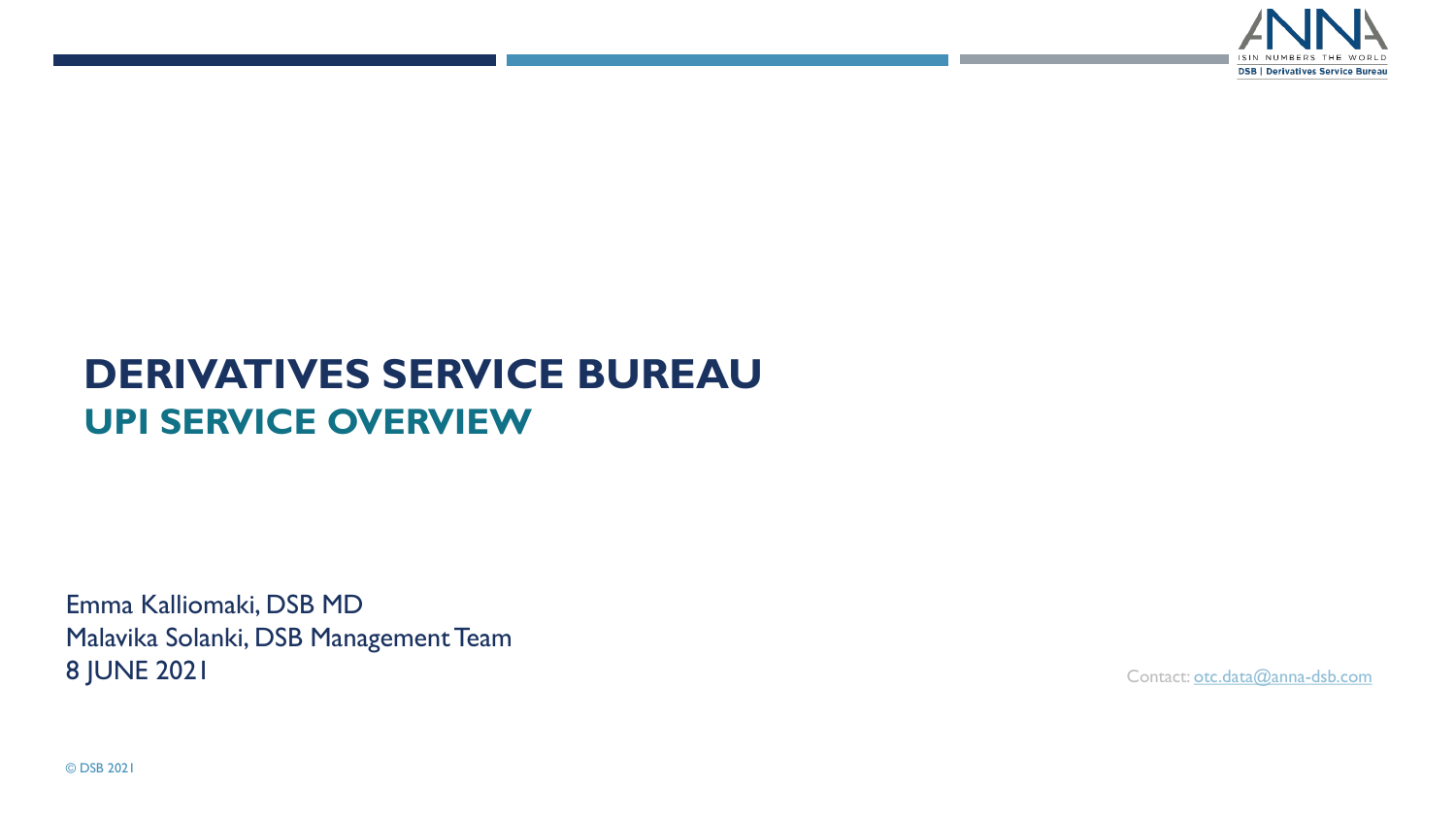

### AREAS OF FOCUS

- 1. DSB Overview
- 2. UPI Availability Timeline
- 3. UPI Stakeholders
- 4. UPI Access and Workflows
- 5. UPI User Types and Suitability Assessment
- 6. User Number Estimates
- 7. Fee Model Determination Example
- 8. How to become a UPI service user
- 9. UPI Availability Timeline
- 10. Further Information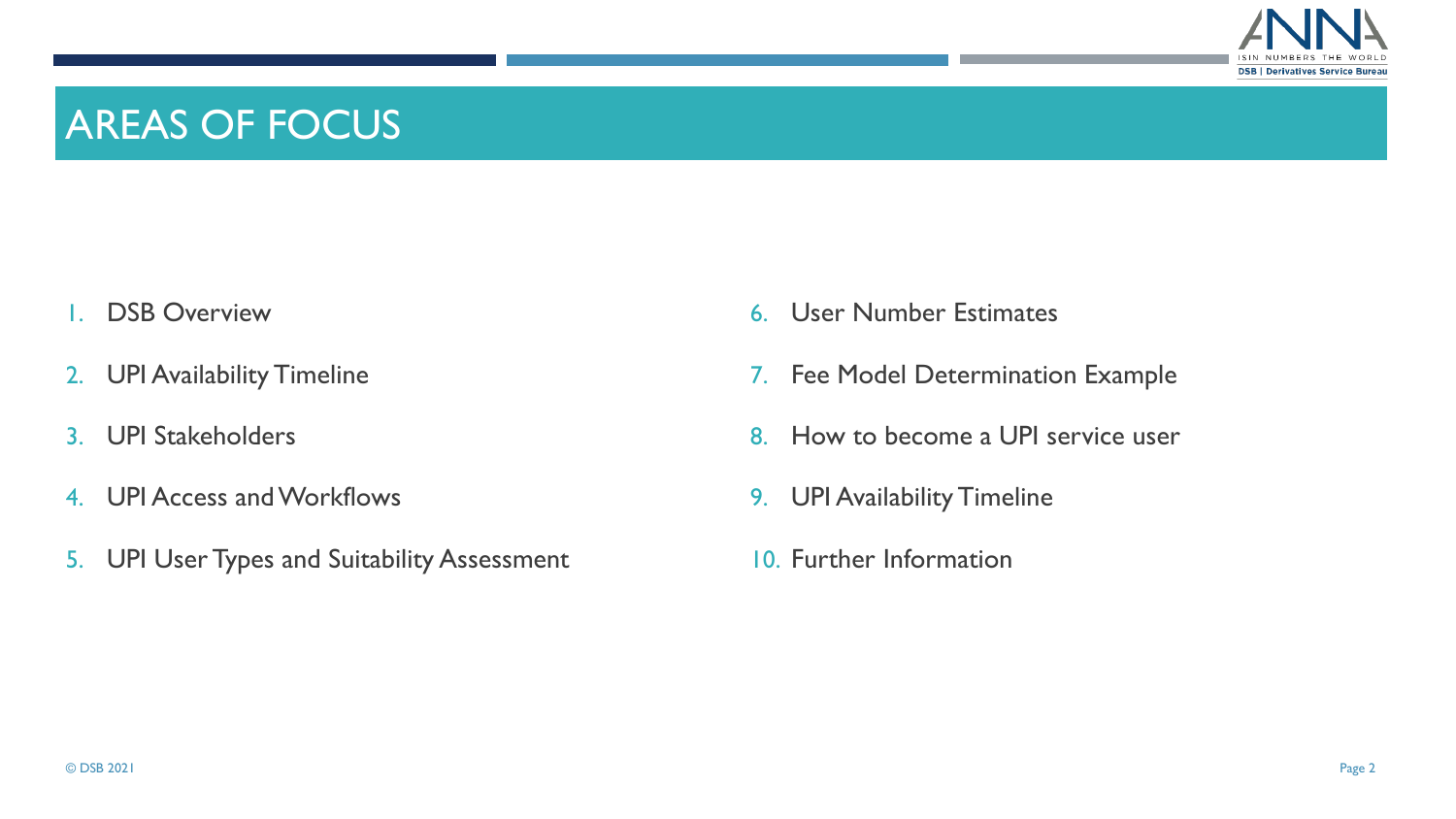

# 1. DSB OVERVIEW

#### **What is the DSB?**

- A technology **platform** which can generate an identification hierarchy for OTC derivatives
- Within its scope of OTC derivatives, it provides the industry with an archive of International Security Identifier Numbers (**ISINs**) and their associated **instrument reference data**
- It is **global** in design and operation, operated under the ISO principles including on a **cost recovery** basis

#### **What does the DSB do?**

- **ISIN, CFI and FISN generation** for OTC derivative product as required by market participants
- **Distribution of OTC ISINs** and their associated reference data to market participants
- Access means include a **web interface**, **programmatic** connectivity and **file download**
- Future generation of **Unique Product Identifiers (UPIs) – from July 2022**

#### **Drivers**

- **EU regulators** have **mandated** that ISINs identify instruments for **MiFID2 / MiFIR** reporting, including some **OTC derivatives**
- The **DSB** is the sole source of **ISINs for OTC derivatives** and was engineered to serve the needs of regulators and industry participants, to enable the industry to meet regulatory obligations
- The DSB has been designated by the FSB as the sole UPI Service Provider and operator of the Reference Data Library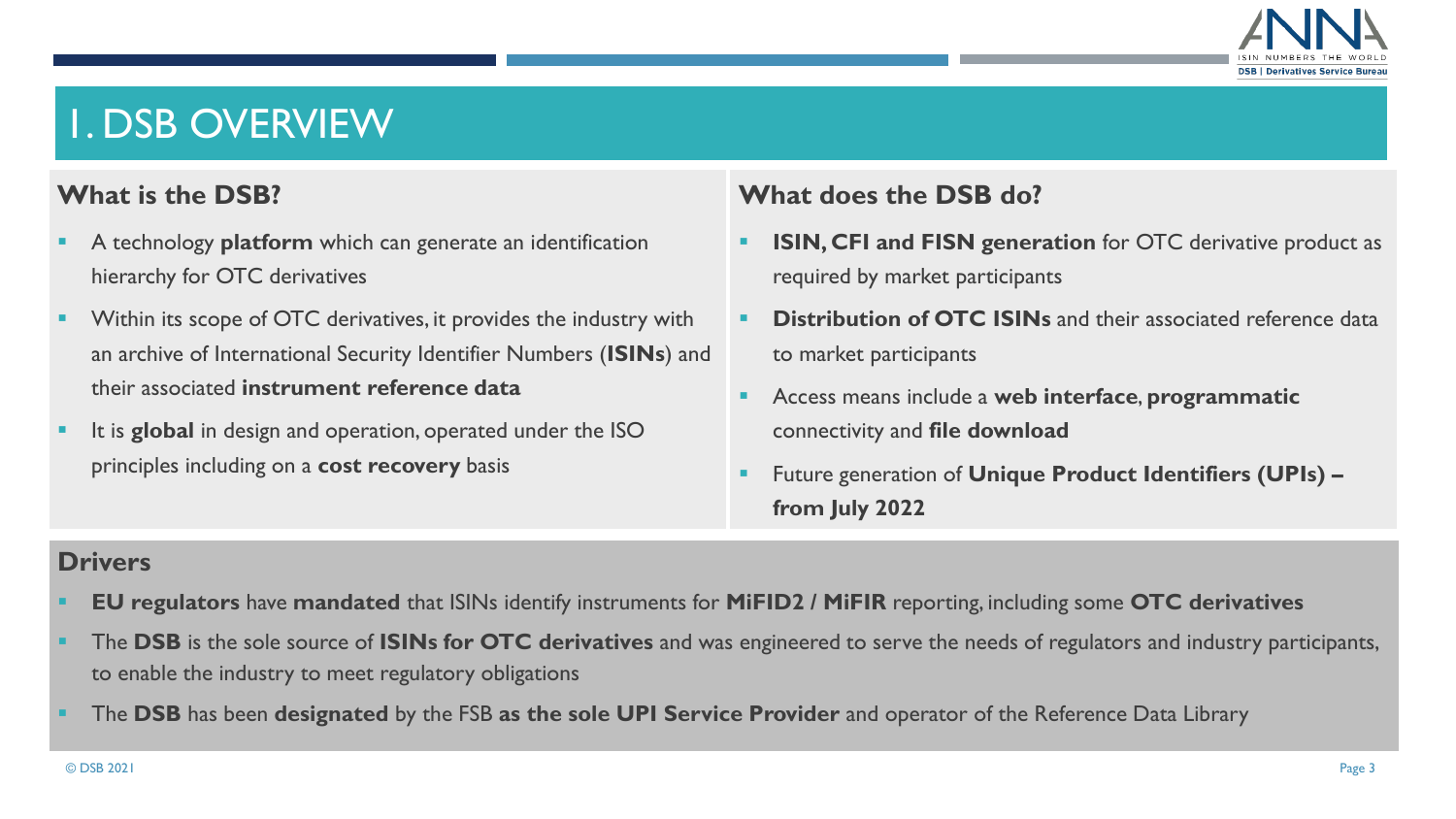

### 1. DSB OVERVIEW

#### **Industry Stewardship**

- **Product definitions and maintenance via industry-led [Product Committee](https://www.anna-dsb.com/product-committee/) of market practitioners**
- **EXECT** [Technology Advisory Committee](https://www.anna-dsb.com/technology-advisory-committee/) formed to advise on future evolutions of the DSB technology platform to address changing market requirements
- **•** Public and transparent **Industry Consultation** process is open to all users to shape the evolution of the service
- **Third Party Assurance Audit [ISAE 3402 and AAF 01/06 Type I and Type II Reports](https://www.anna-dsb.com/third-party-assurance-audit/)**

#### **Equal Treatment**

- The DSB aims to ensure parity and efficiency in delivery of service which includes following standardised processes and procedures for all users of the DSB operating under the cost recovery service
- **The DSB utilises a common agreement to ensure equal treatment across all users. Any exceptions to the terms** are only introduced on the basis that they can be consistently applied across all users without imposing a risk on the service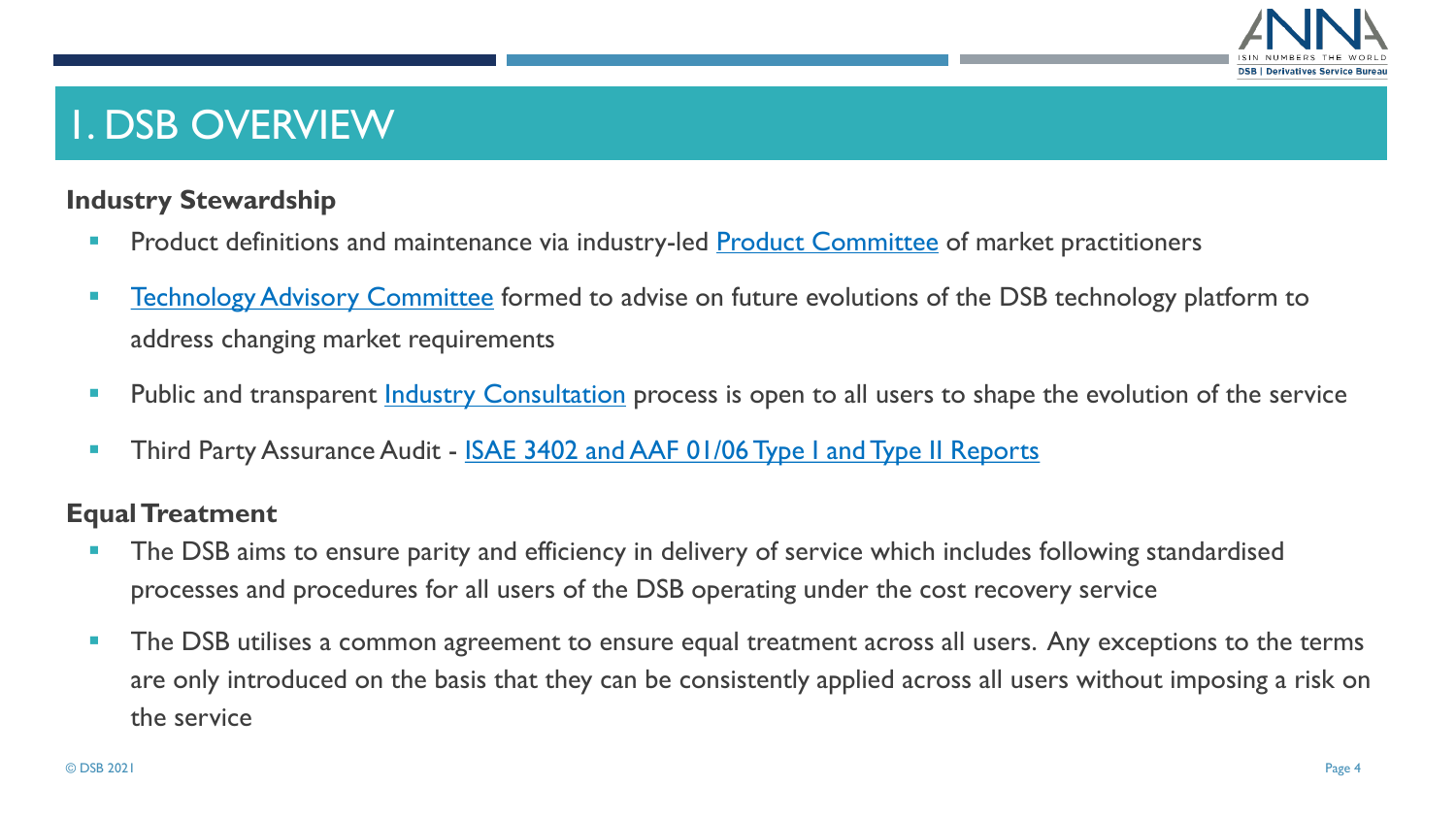

# 1. DSB OVERVIEW

#### **Cost Recovery**

**• The numbering agency services will be provided on a cost-recovery basis** 

#### **Reasonable and Non-Discriminatory (RAND) Access and Use**

- DSB ISINs and their associated data will have no licensing restrictions on usage and distribution for any purpose as part of the ISIN record
- Access to the DSB archive for consumption of OTC derivative ISINs and associated reference data will be available for free to all registered organizations and users

#### **Leveraging the Existing DSB Service Provision**

- **■** Minimizing implementation and run costs for the DSB which in turn reduces the cost basis used to determine UPI annual user fees
- Reduction of user's own technology burden so that the several hundred institutions already connected to the DSB can overlay their UPI related workflows in a manner that is more integrated with their other OTC derivative reference data needs © DSB 2021 Page 5 Page 5 Page 5 Page 5 Page 5 Page 5 Page 5 Page 5 Page 5 Page 5 Page 5 Page 5 Page 5 Page 5 Page 5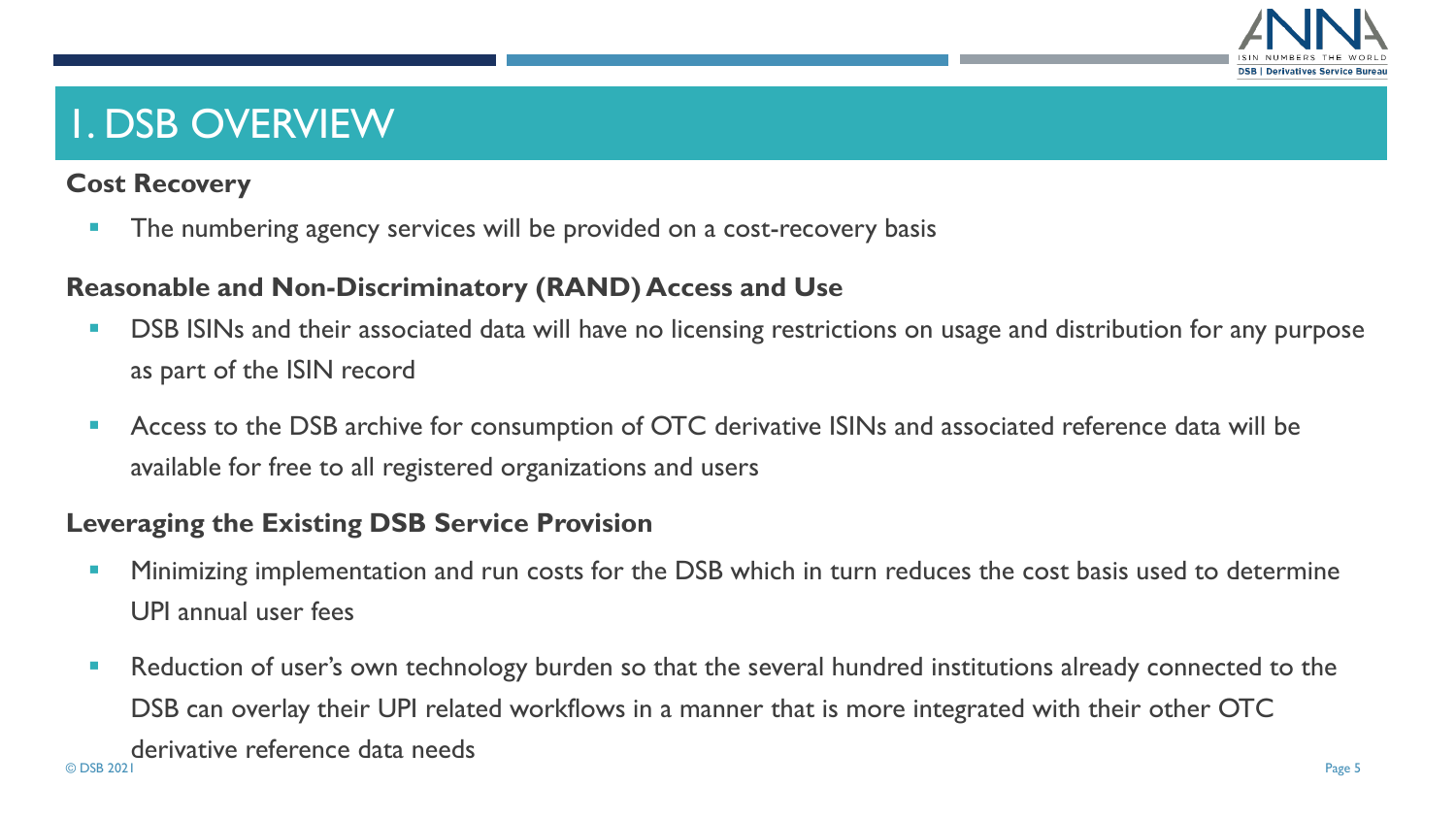

### 2. UPI AVAILABILITY TIMELINE

- As part of its Governance arrangements for the UPI, the FSB outlined high-level expectations for global UPI implementation planning.
- It was recognized that jurisdictional implementation is likely to be staggered, occurring at varying speeds because of the independent decision-making processes and prioritization of initiatives in each jurisdiction.
- **EXT Allowing for legal changes to be made and for Trade Repositories (TRs) and reporting entities to adapt, the FSB** recommendation is that jurisdictions undertake the necessary actions relevant to their situation to implement the UPI technical guidance no later than the third quarter of 2022.
- In preparation for UPI adoption and implementation by supervisory authorities, the DSB continues to work with the Regulatory Oversight Committee (ROC) and industry stakeholders to refine the requirements and framework for UPI integration.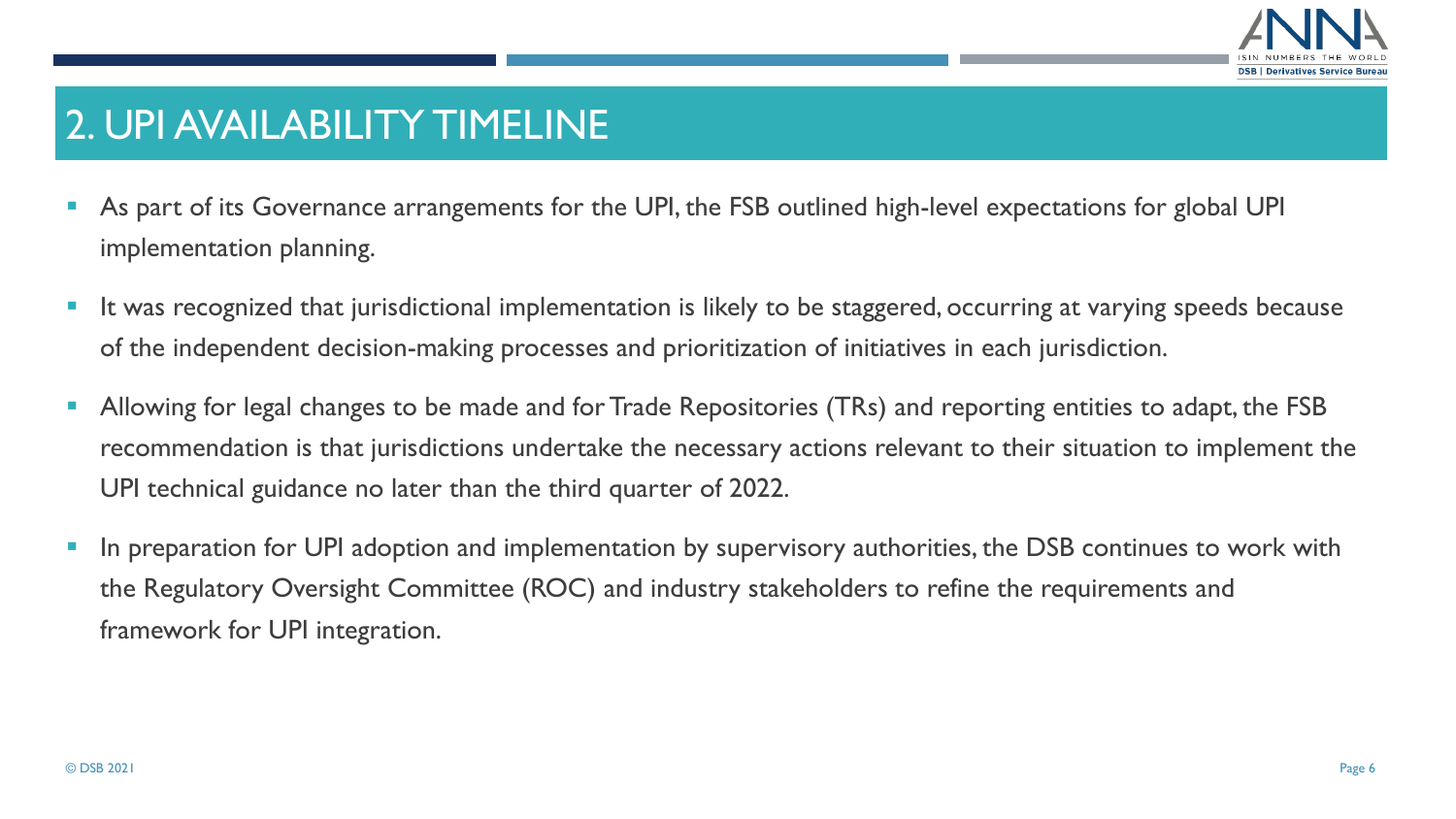

# 2. UPI AVAILABILITY TIMELINE

| #                       | <b>DSB's UPI Implementation Milestones</b>                                                                           | Date(s)                                  |
|-------------------------|----------------------------------------------------------------------------------------------------------------------|------------------------------------------|
|                         | Ist UPI Fee Model Consultation period                                                                                | $11^{th}$ Jan – 5 <sup>th</sup> Mar 2021 |
| 2 <sup>1</sup>          | List of Product Templates published for user information                                                             | 30th Apr 2021                            |
| $\overline{\mathbf{3}}$ | Draft API and Connectivity Specifications (rules of engagement) published                                            | 30th Apr 2021                            |
| $\overline{\mathbf{4}}$ | 2 <sup>nd</sup> UPI Fee Model Consultation paper published                                                           | $10^{th}$ May - 9 <sup>th</sup> Jul 2021 |
| 5                       | Final API and Connectivity Specifications (rules of engagement) + draft UPI Product Template documentation published | 30th Jun 2021                            |
| $\boldsymbol{6}$        | Industry Feedback window closes for 2 <sup>nd</sup> UPI Fee Model Consultation                                       | 9th Jul 2021                             |
| 7                       | Responses to the 2 <sup>nd</sup> UPI Fee Model Consultation published                                                | By 30th July 2021                        |
| 8                       | UPI Fee Model Consultation Final Report published                                                                    | 27th Sep 2021                            |
| 9                       | UPI Product Templates finalized and published (provisional date)                                                     | 30th Nov 2021                            |
| $\overline{10}$         | UPI Legal Terms and Conditions Consultation (dates to be confirmed)                                                  | Q4 2021                                  |
| Ш                       | Legal Consultation Conclusions published (date to be confirmed)                                                      | QI 2022                                  |
| 12                      | Internal DSB Quality Assurance Testing of UPI Platform (date to be confirmed)                                        | QI 2022                                  |
| $\overline{13}$         | UPI User Acceptance and Integration Testing Commences + User on-boarding commences (date to be confirmed)            | End Q1 2022                              |
| 4                       | UPI Production system available – live UPIs can be created and searched (date to be confirmed)                       | <b>July 2022</b>                         |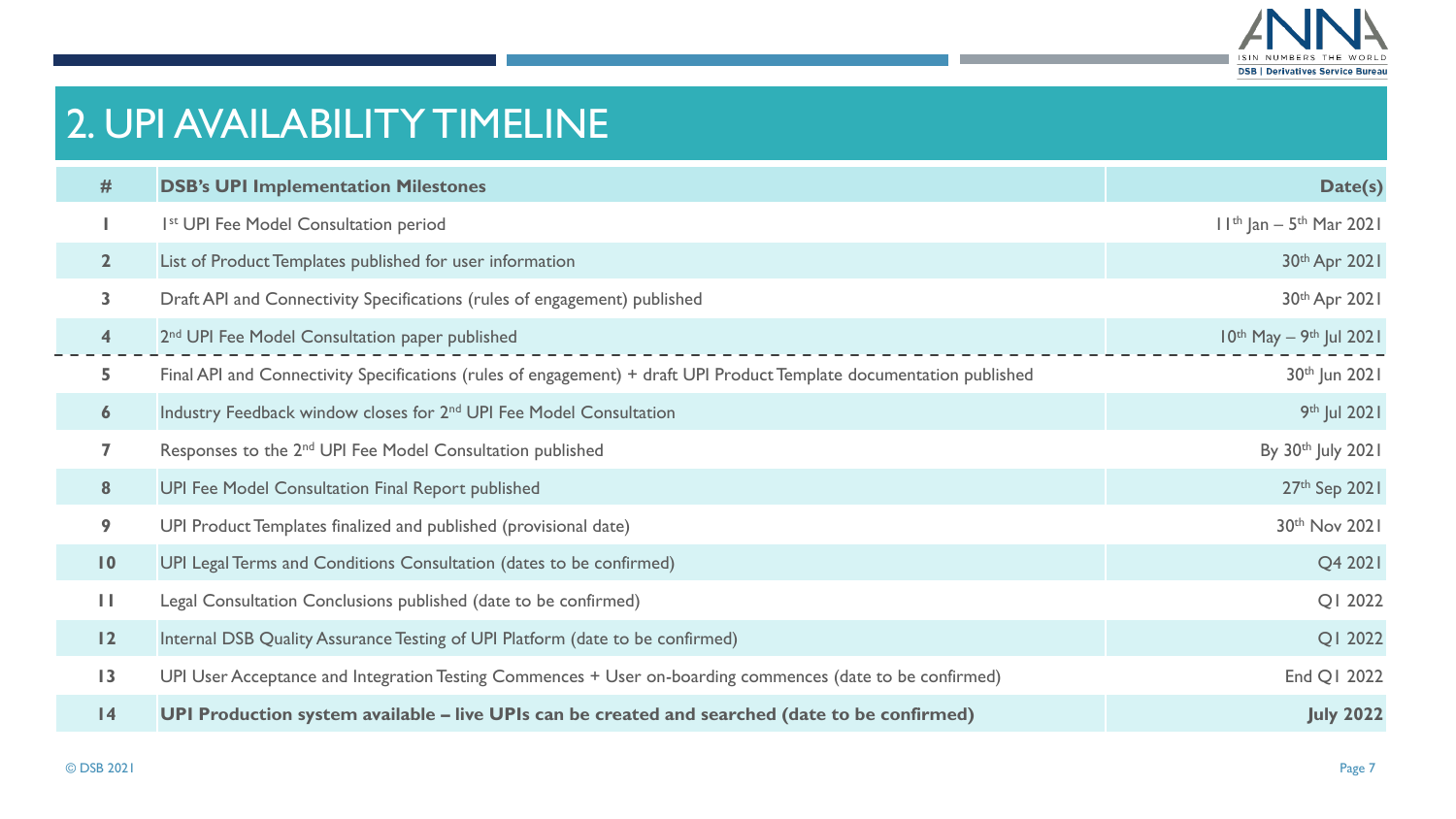

## 3. UPI STAKEHOLDERS

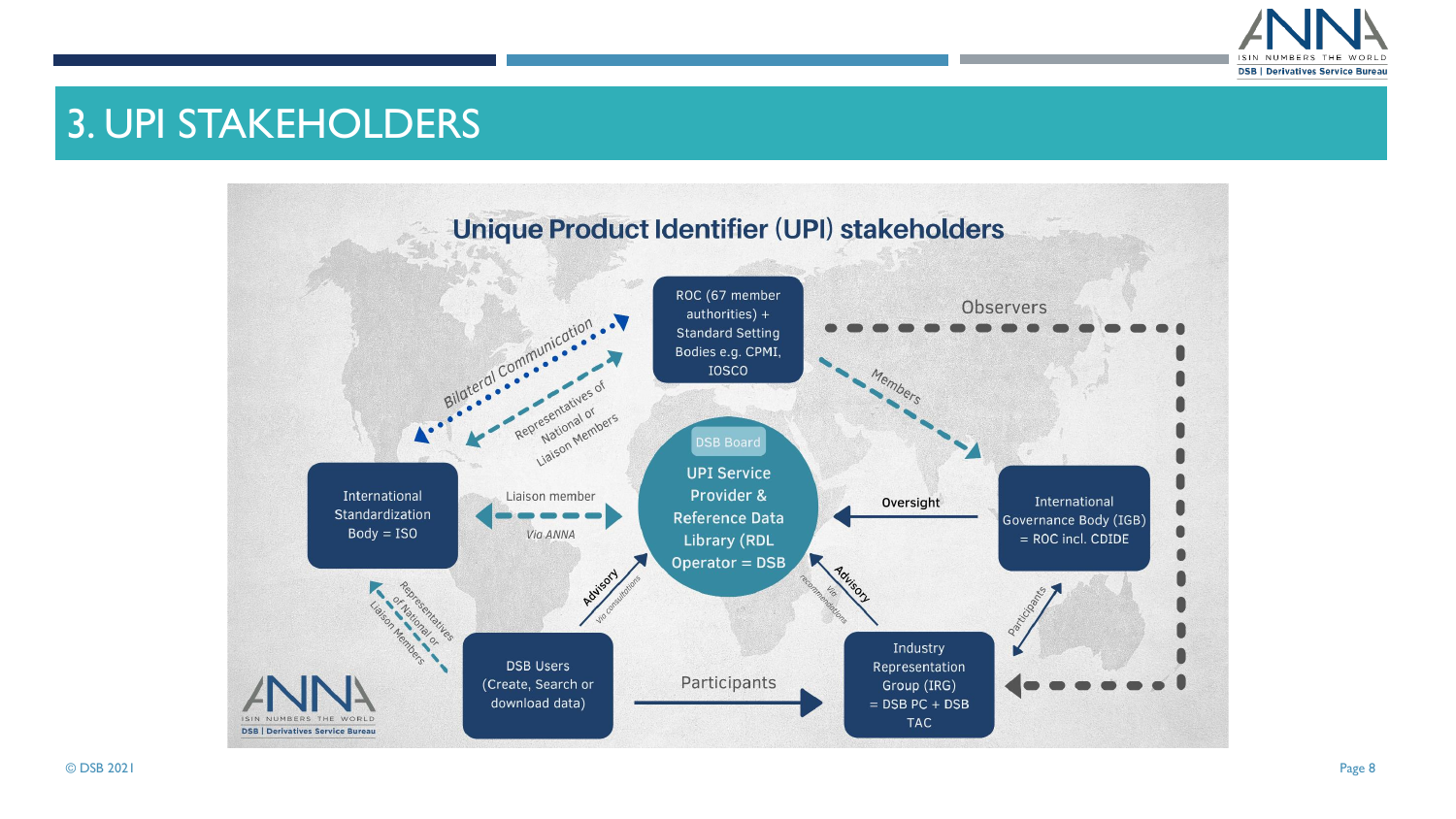

# 3. UPI STAKEHOLDERS

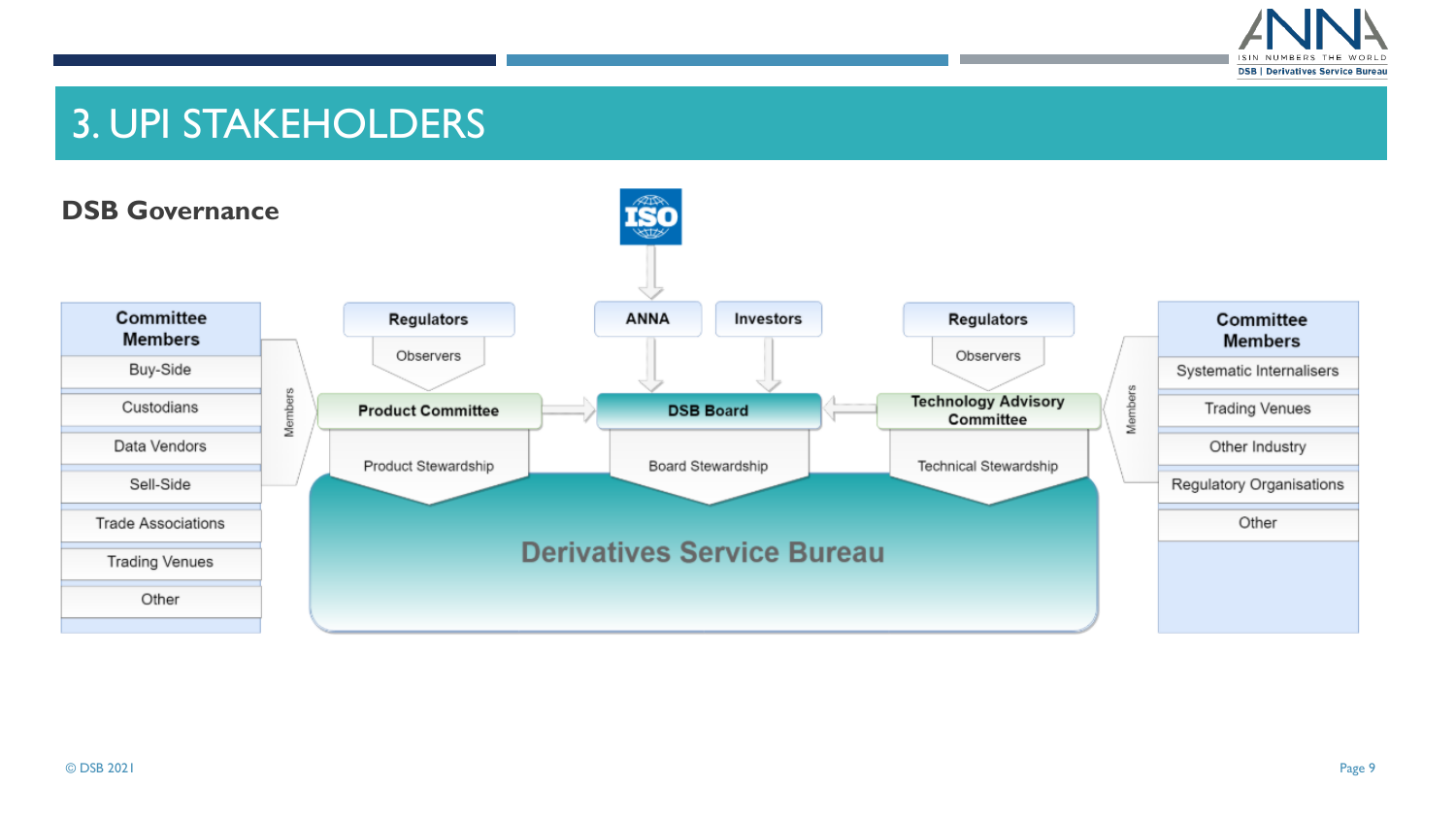

# 3. STAKEHOLDERS: INDUSTRY REPRESENTATION GROUPS

**[Technology Advisory Committee \(TAC\)](https://www.anna-dsb.com/technology-advisory-committee/)** and the UPI specific TAC Strategy Subcommittee (TAC SSC)

- Key areas of focus have been:
	- ❖ User scalability proposal
	- ❖ ReST Rules of Engagement (RoE) document updated to include new methods to support the UPI
	- ❖ FIX RoE documentation updated to include new methods to support the UPI
	- ❖ Workflows to support UPI Only, OTC ISIN Only and a combined UPI/OTC ISIN service
	- ❖ The primary/alternative underlier identifier requirements
- The TAC is also establishing a new subcommittee with a focus on Cloud Architecture, following feedback from a previous OTC ISIN industry consultation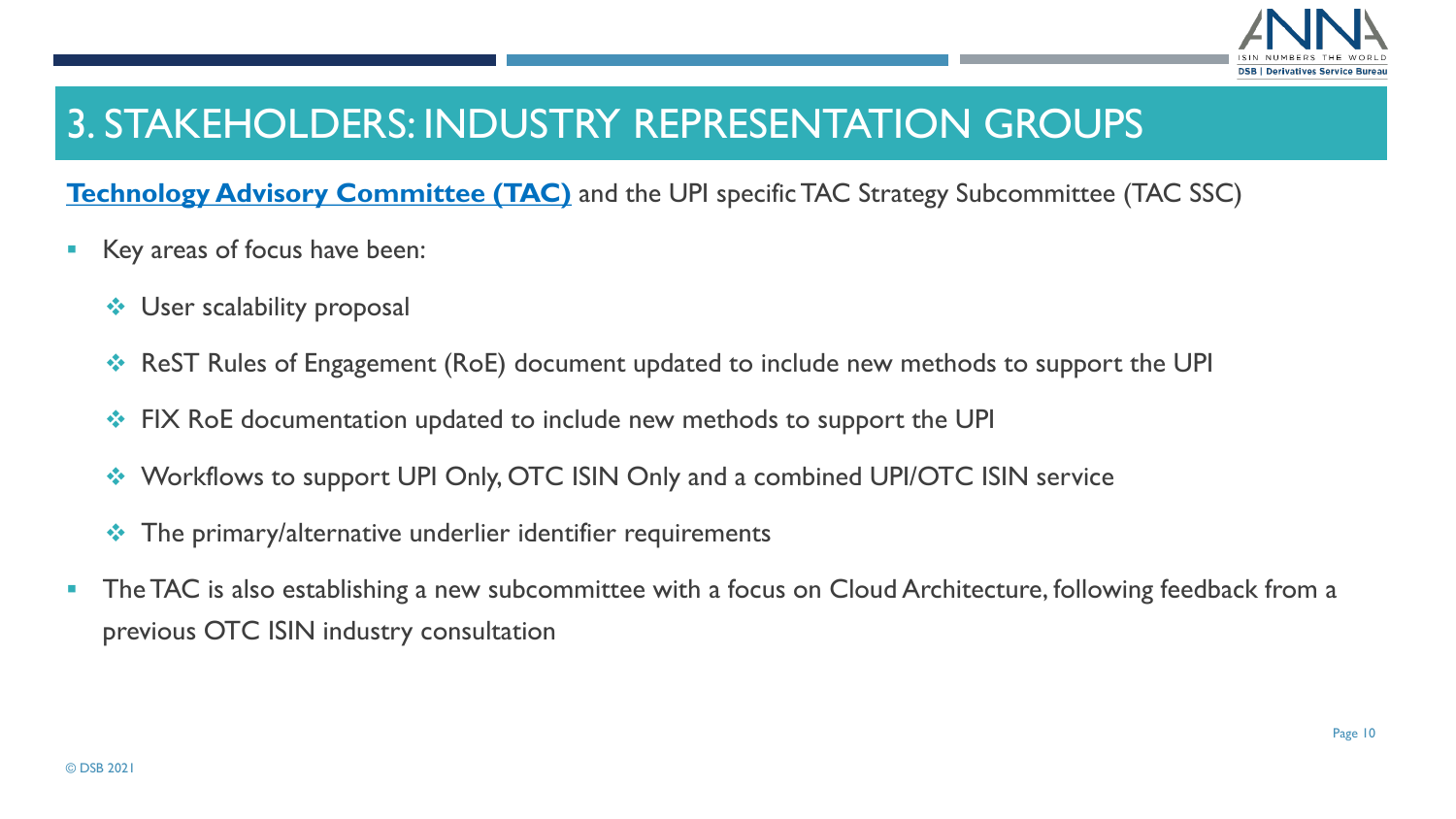

# 3. STAKEHOLDERS: INDUSTRY REPRESENTATION GROUPS

#### **[DSB Product Committee \(PC\)](https://www.anna-dsb.com/product-committee/)**

- The PC is focused on:
	- ❖ Retaining alignment between the CFI, UPI and OTC ISIN
	- $\leftrightarrow$  Providing best practice guidelines to facilitate data alignment and consistency in creation and use
	- $\cdot$  UPI Product Definitions principles, challenges and ongoing dialogue with the CDIDE
	- ❖ UPI implementation timeline and market education efforts
	- ❖ Enhancements to the OTC ISIN to support additional UPI data elements introduced in the draft UPI standard
	- ❖ Evolution of the FISN (human readable financial instrument short name) to cater for the UPI
	- ❖ CFI standard transition from the 2015 version to the 2019 version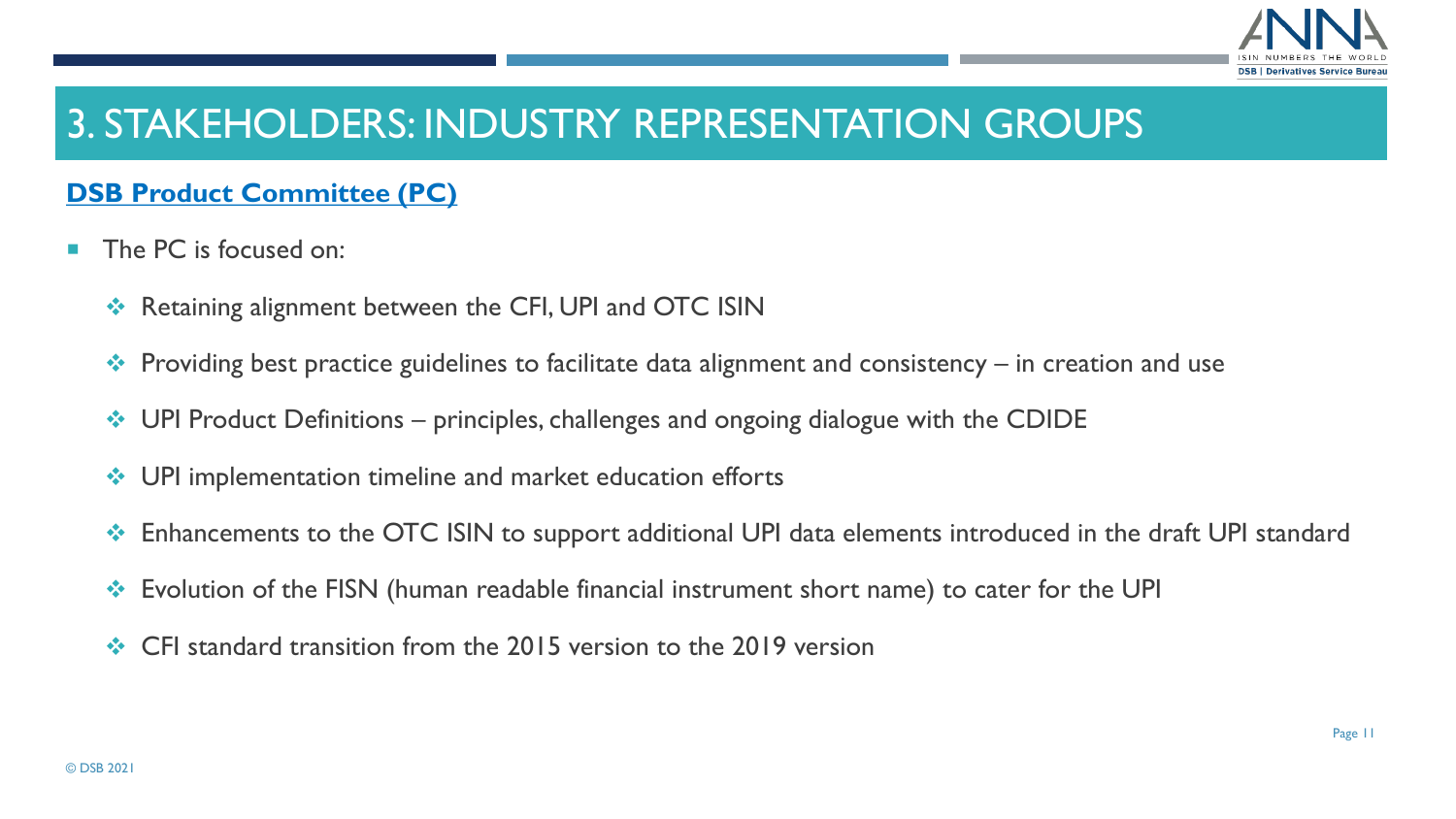

### 3. STAKEHOLDERS: ISO STANDARDS

- The UPI, currently being developed as an ISO standard (ISO/WD 4914), will sit within the suite of ISO standards provided by the DSB as a product level identifier, reflecting a subset of the data elements required for OTC ISIN
- The DSB PC will determine the precise definition of each UPI record, so long as the minimum data elements set out by the ISO standard for UPI are satisfied
- The PC therefore can determine whether any given UPI product definition should contain any additional data elements beyond those specified in the UPI ISO standard, if it determines that these additional data elements best represent the key feature set of the product

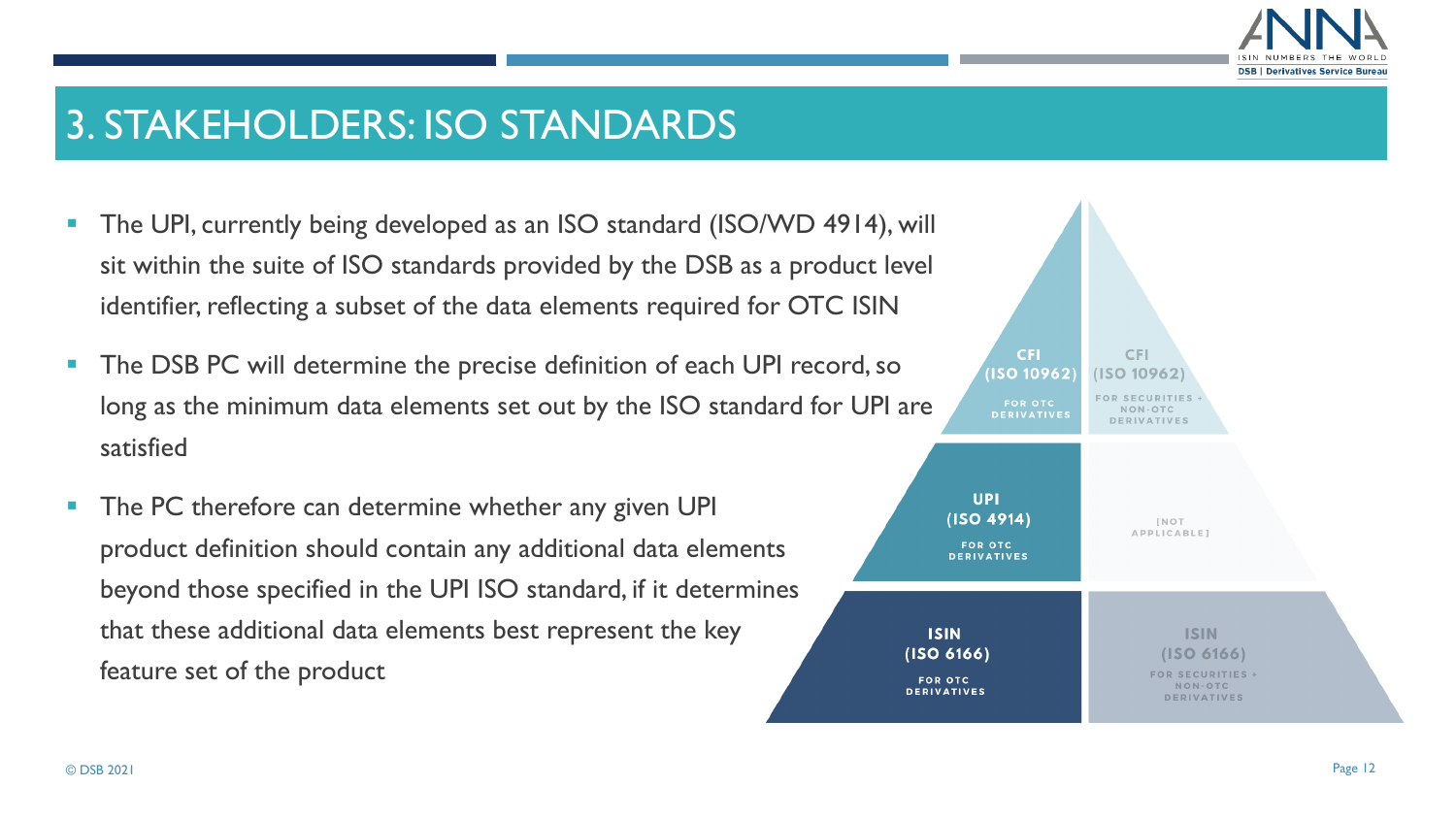

## 3. STAKEHOLDERS: ISO STANDARDS

- The DSB PC has commenced a review of the alignment between the data elements contained in the OTC ISIN and the UPI as set out in the [Technical Guidance Document published by CPMI-IOSCO](https://www.bis.org/cpmi/publ/d169.htm)
- A key assumption is that the data elements contained in each of the CFI, UPI, and OTC ISIN will remain aligned
- This approach is endorsed by the DSB PC as it allows market practitioners to readily understand the relationship between the various standards, and also more efficiently seek to create and/or search for data to assist with their global regulatory reporting obligations
- The DSB PC will work with the ROC to resolve any concerns with respect to alignment of the CFI, UPI and OTC ISIN
- It is expected that all OTC derivatives that are reportable to regulators could have one or more of **the CFI, UPI and OTC ISIN – an approach supported by the DSB's data architecture**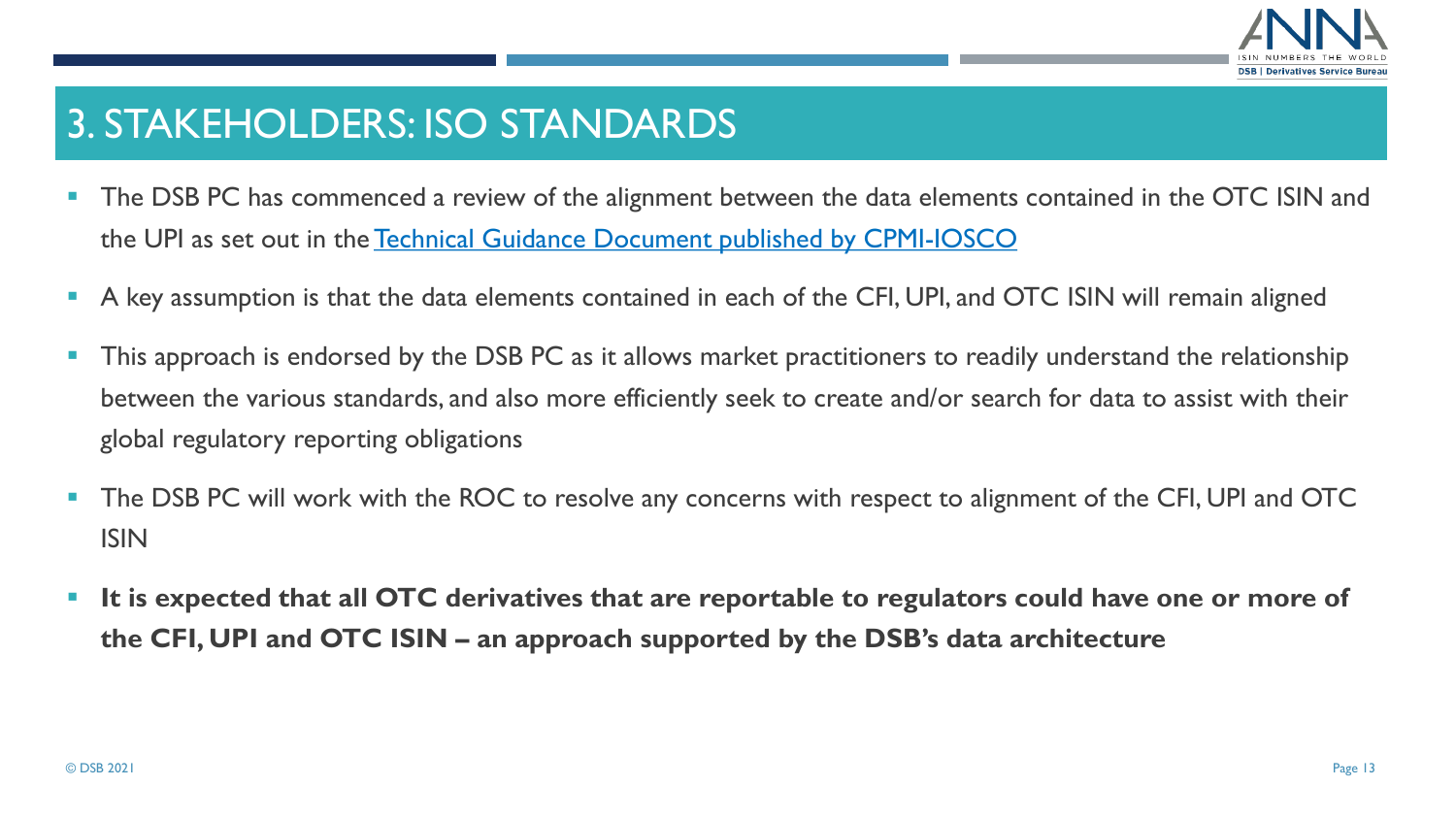

# 3. STAKEHOLDERS: INDUSTRY CONSULTATION

- **The first UPI Fee Model Consultation closed on 5 March 2021, responses are publicly available on the DSB** website
- The [second UPI Fee Model Consultation](https://www.anna-dsb.com/upi-fee-model-consultation-2021/) opened 10 May and closes 9 July 2021. Highlights include -
	- ❖ A summary of responses from the first consultation for each question
	- ❖ A revision of user number projections based on feedback received to the consultation, as well as additional feedback received from ROC members with respect to UPI implementation plans
	- ❖ Questions relate to user estimates, forecast workflows for users, file download timing, cost projections and associated user fee estimates, cost allocation policy, user agreement duration, and the amortisation approach
- The Final UPI Fee Model Consultation Report will be published on 27 September 2021
- Consultation on the Legal Terms and Conditions is anticipated to open in Q4 2021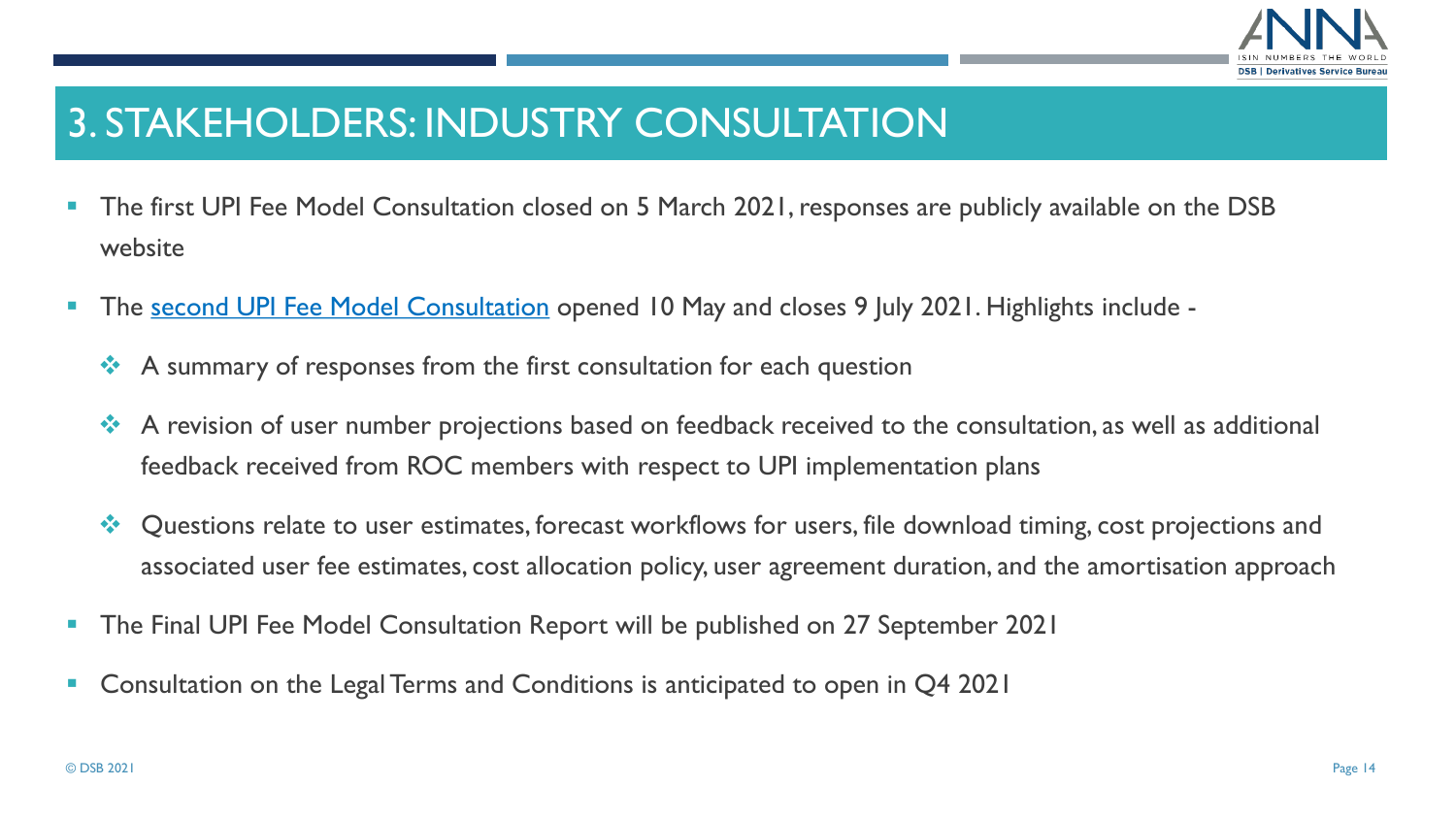

### 4. USER ACCESS AND WORKFLOWS



# **DSB**

- **Web interface** (manual, use)
- **Programmatic Interface** (systematic, repeated use)
- **File Download** (periodic publication of UPI records)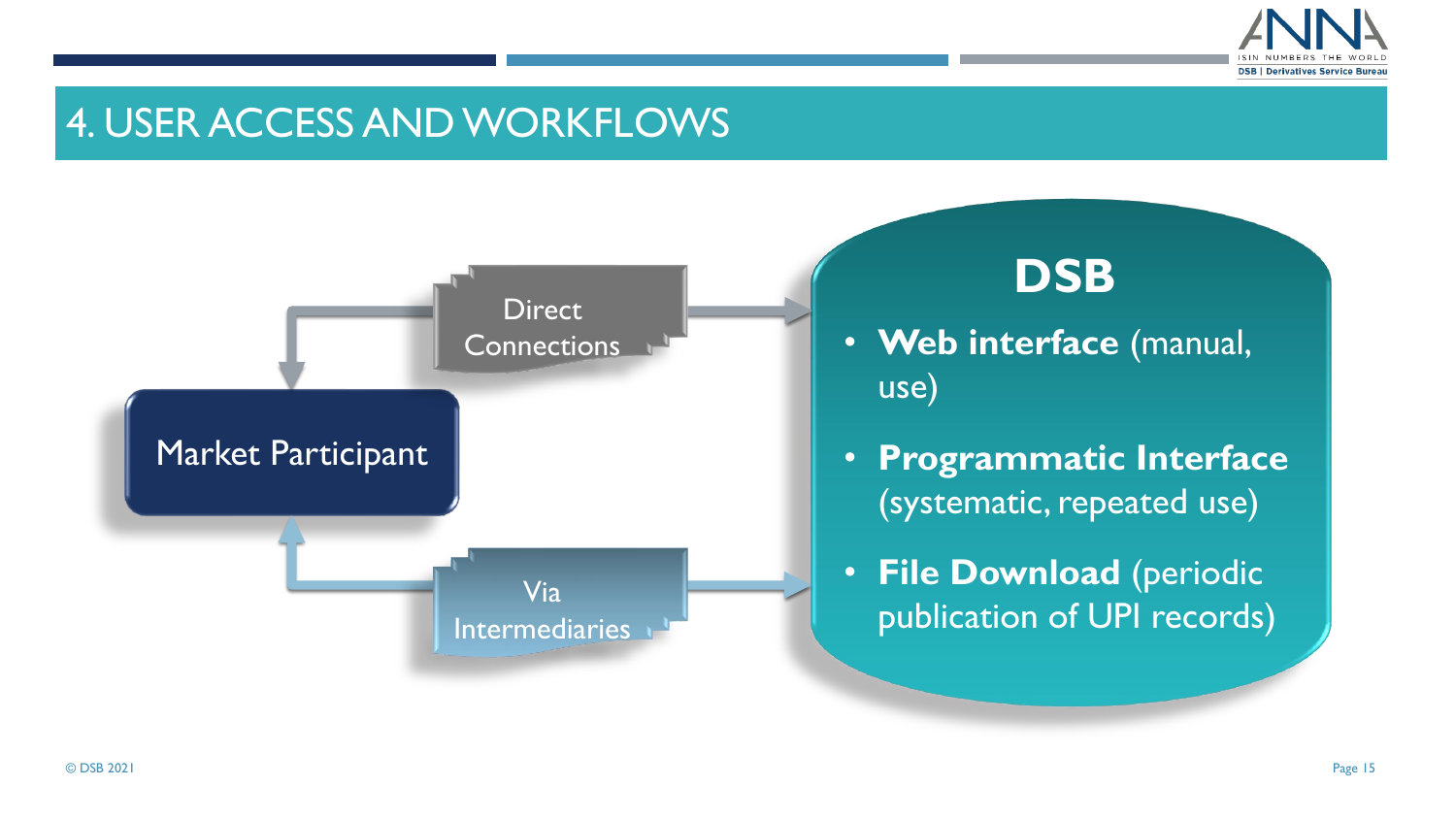

# 4. USER ACCESS AND WORKFLOWS

#### **UPI Users will be able to:**

- **Create records**
- Search for records
- Subscribe to receive newly created and/or updated records
- **Download individual records**
- **Download regularly published delta files**

#### **The DSB will support 3 types of workflows:**

- CFI, FISN and UPI only
- CFI, FISN, and OTC ISIN only
- CFI, FISN, UPI, and OTC ISIN together (fully mapped data)

#### **Users need to decide which of the above workflows they need before connecting to the DSB.**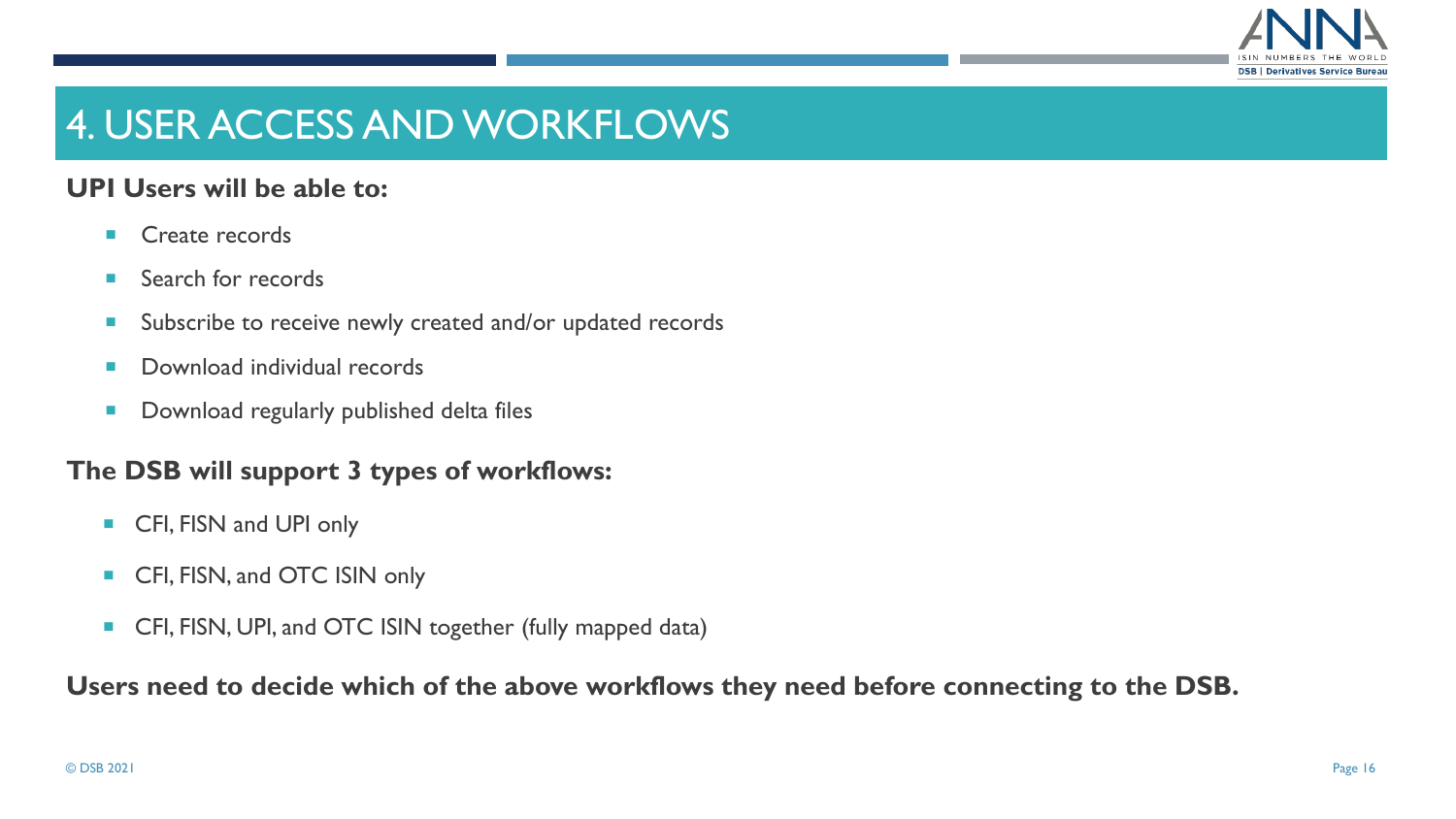

# 4. USER ACCESS AND WORKFLOWS

It is anticipated that the following data elements would be available in each scenario set out on the previous slide:

- **Organizations that only require access to the UPI and CFI** would obtain a UPI reference data record containing all input and derived data elements associated with the UPI
- **Organizations that only require access to the OTC ISIN, CFI and FISN (the current DSB service)** would obtain an OTC ISIN reference data record containing all input and derived data elements associated with the OTC ISIN
- **Organizations that require access to the full suite of UPI, CFI, FISN, and OTC ISIN** would obtain all the input and derived data elements that define each of the UPI, CFI and OTC ISIN

In each instance, the exact set of data elements returned by the DSB for each of the CFI, UPI, FISN, and OTC ISIN are subject to the criteria set out in the associated ISO standard and additional determinations made by the DSB Product Committee.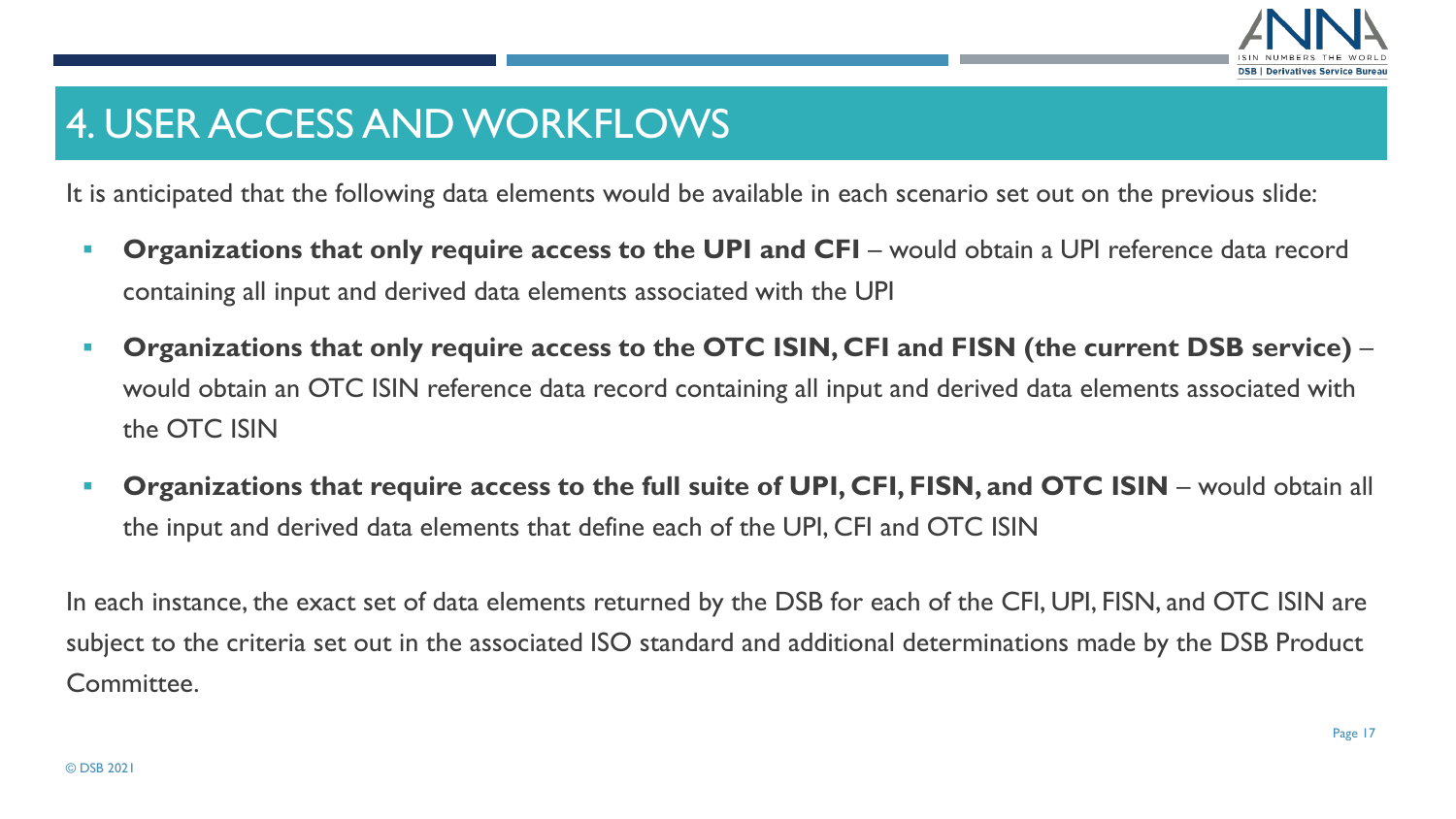

# 5. USER TYPES AND SUITABILITY ASSESSMENT CRITERIA

#### **EXPROGRAMMATICALLY Connect:**

- ❖ High creation and search volumes in near real-time + subscribe to receive auto-updates + delta file download (typically addresses systematic need to mitigate operational risk)
- ❖ Lower volume search-only in near-real time + delta file download (typically addresses need for systematic access for firms that wish to search but do not need to create)
- ❖ Connect directly or via intermediaries (e.g. data vendors or technology platforms)

#### ▪ **Manually Connect:**

- ❖ Low volume creation + search + data download (no/low systematic operational risk mitigation requirement)
- $\cdot \cdot$  Creation on an exceptional basis + search + data download (no systematic operational risk mitigation requirement)
- $\div$  Search-only + data download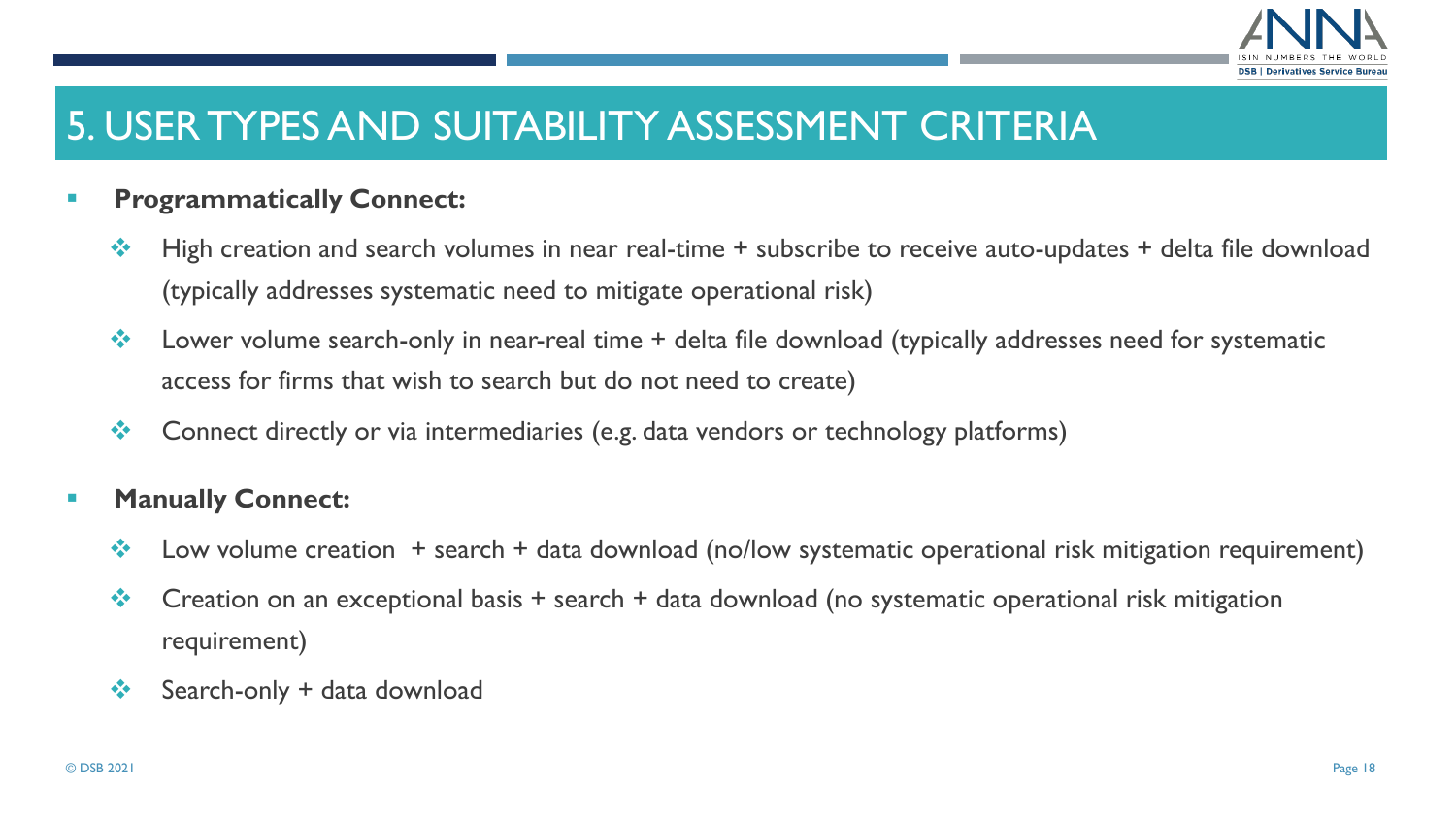

# 5. USER TYPES

Within the DSB existing service provision, access is currently provided to users on the following basis:

- **i. Power User:** programmatic connectivity for high volume creation + search (paid usage)
- **ii.** Search-only API User<sup>\*</sup>: programmatic connectivity for lower volume systematic search (paid usage)
- **iii. Standard User:** manual creation and search for lower volume users, using a web-front end (paid usage)
- **iv. Infrequent User:** manual creation + limited search using a web-front end targeted towards very low volume users, with a limit on the number of search results returned and an unlimited number of searches (paid usage)
- **v. Registered User:** manual search services using a web-front end, with a limit on the number of search results returned and an unlimited number of searches, no creation possible **(free to use)**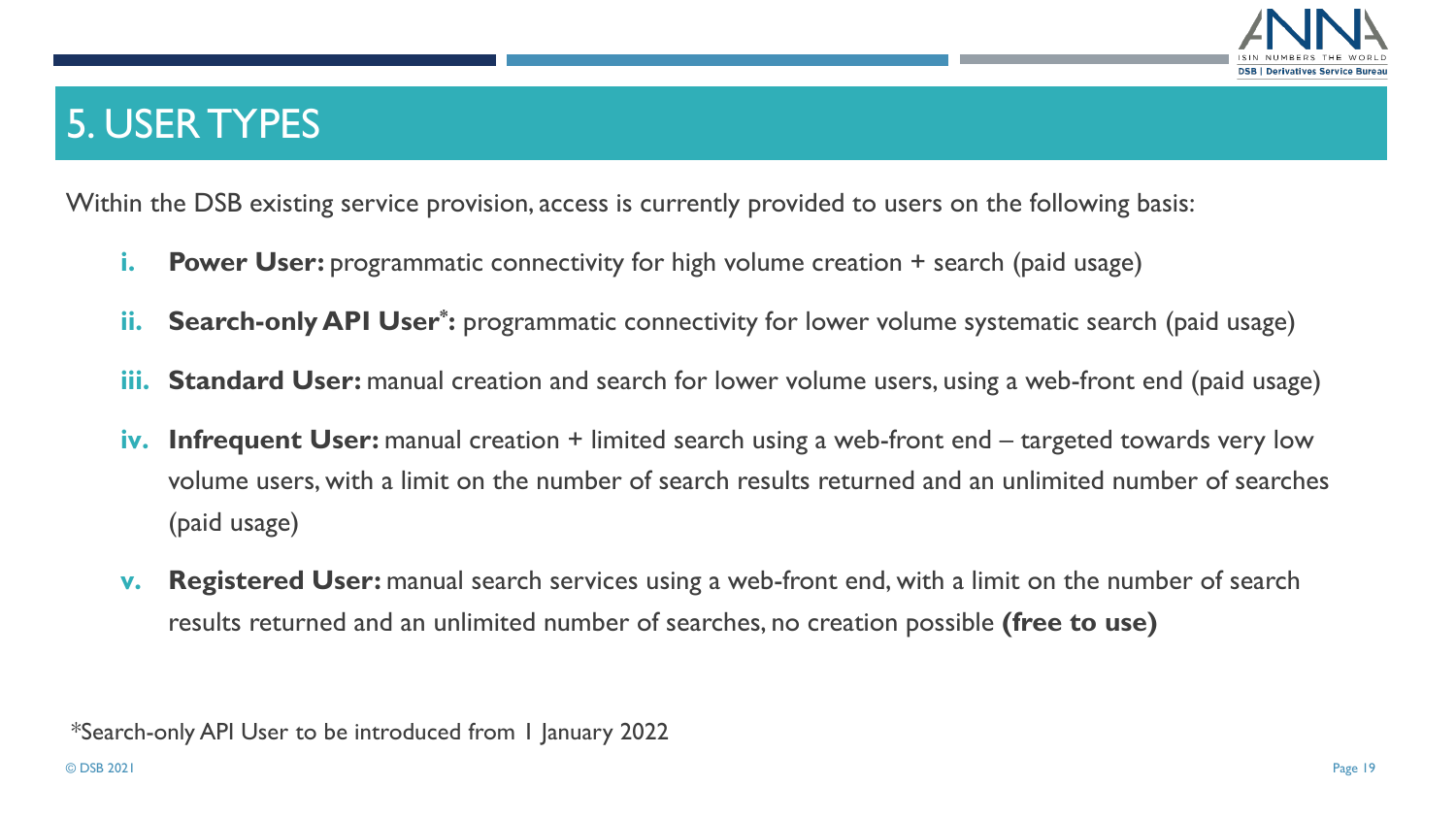

# 5. USER TYPES

|                                      | <b>Registered User</b>    | <b>Infrequent User</b>    | <b>Standard User</b>      | <b>Search-only API</b><br><b>User</b> | <b>Power User</b> |
|--------------------------------------|---------------------------|---------------------------|---------------------------|---------------------------------------|-------------------|
| Programmatically<br>Create           | $\boldsymbol{\mathsf{x}}$ | $\boldsymbol{\mathsf{x}}$ | $\boldsymbol{\mathsf{x}}$ | $\boldsymbol{\mathsf{x}}$             |                   |
| <b>Manually Create</b>               | $\boldsymbol{\mathsf{x}}$ | $\sqrt{}$                 |                           | $\boldsymbol{\chi}$                   |                   |
| Programmatically<br>Search           | $\overline{\mathsf{x}}$   | $\overline{\mathsf{x}}$   | $\boldsymbol{\mathsf{x}}$ |                                       |                   |
| <b>Manually Search</b>               | $\checkmark$              |                           |                           |                                       |                   |
| Subscribe to receive<br>auto-updates | $\overline{\mathsf{x}}$   | $\overline{\mathsf{x}}$   | $\boldsymbol{\chi}$       | $\boldsymbol{\mathsf{x}}$             |                   |
| Download delta<br>files              | $\checkmark$              | $\sqrt{}$                 |                           |                                       |                   |
| Download<br>individual records       |                           |                           |                           |                                       |                   |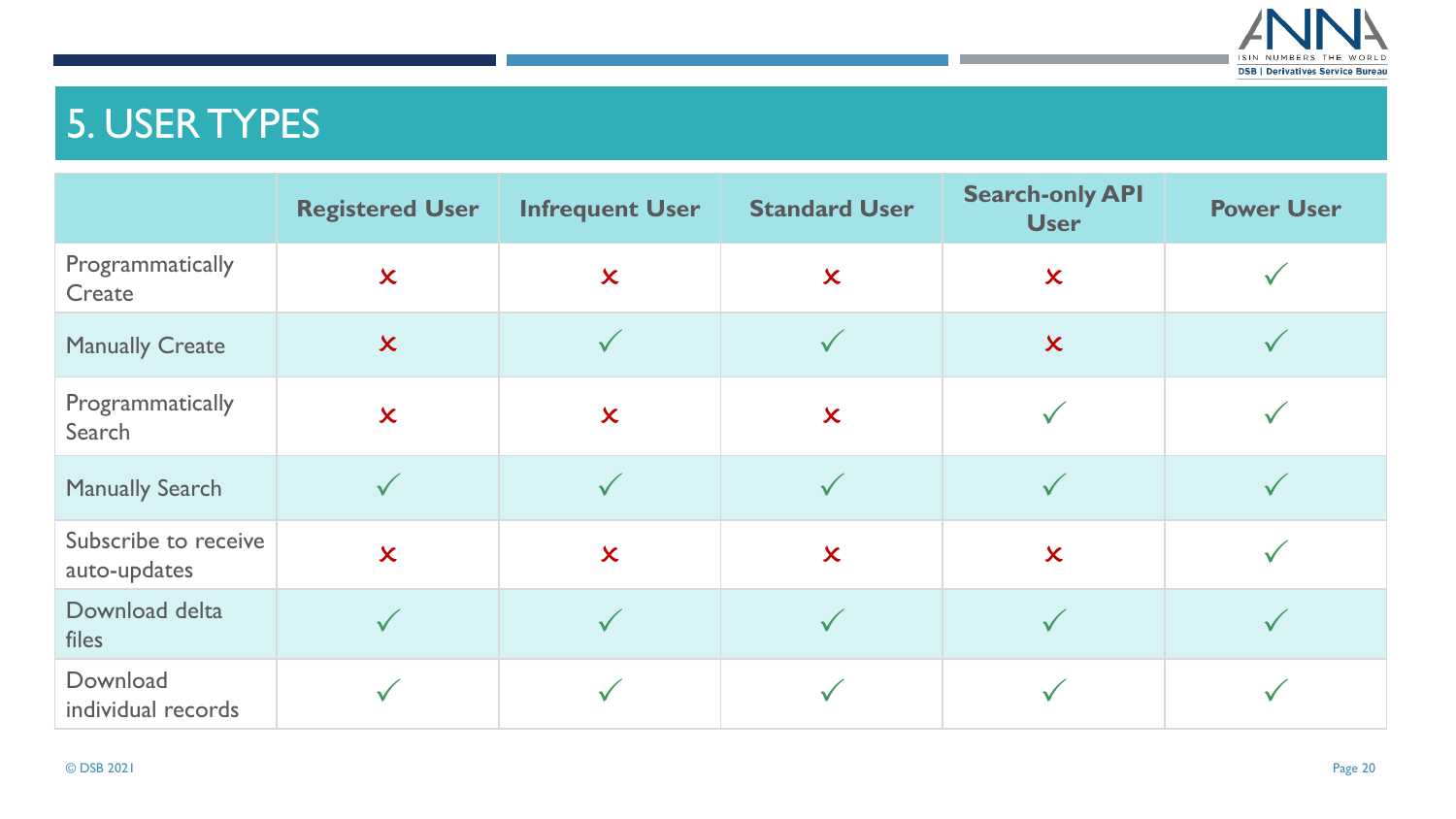

### 5. USER TYPES: OPEN ACCESS DATA

#### **Irrespective of user type, all DSB users will be able to:**

- Search for OTC derivative data in near real-time by logging on to the DSB's web front end
- Conduct a manual search and download the specific record of interest in machine readable format
- Download machine readable records and have free of cost access to regularly published files containing a list of all new records created or updated in that period
- Obtain the UPI derivative identifier from the counterpart with whom the trade was executed
- Obtain the UPI derivative identifier from the trade execution platform on which the trade was executed
- Once obtained, use the UPI as part of their subsequent post-trade workflows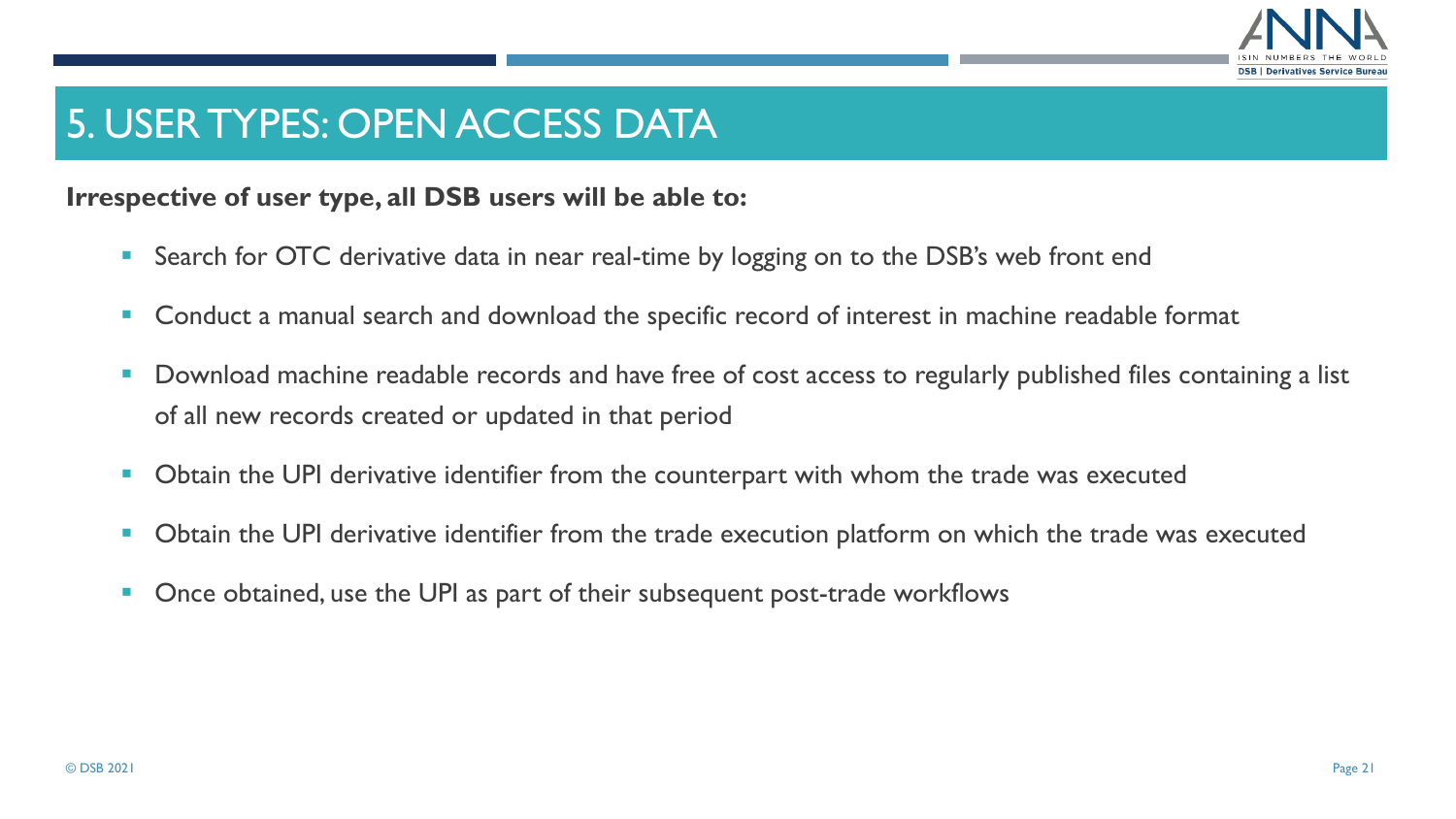

### 5. USER TYPE: AVAILABILITY OF DELTA FILES FOR DOWNLOAD

- Users of the combined CFI, FISN, UPI and OTC ISIN service can:
	- ❖ access free-to-access delta files (containing all new, expired, and updated records) will receive the file at 23.55hrs UTC, T+0 (i.e. daily)
	- ❖ The file will contain the UPI code alongside existing CFI, FISN, and OTC ISIN input and derived data elements
- Users of the CFI and UPI only service can:
	- ❖ access free-to-access delta files the full UPI record (UPI code and UPI input and derived reference data) at T+1 23.55hrs UTC

This approach aims to balance user feedback to the first UPI fee model consultation with a target operating model that can (i) support the financial sustainability of the UPI service, (ii) provide a fair service for all jurisdictions, and (iii) ensure adequate demand for the three user scenarios laid in the earlier slides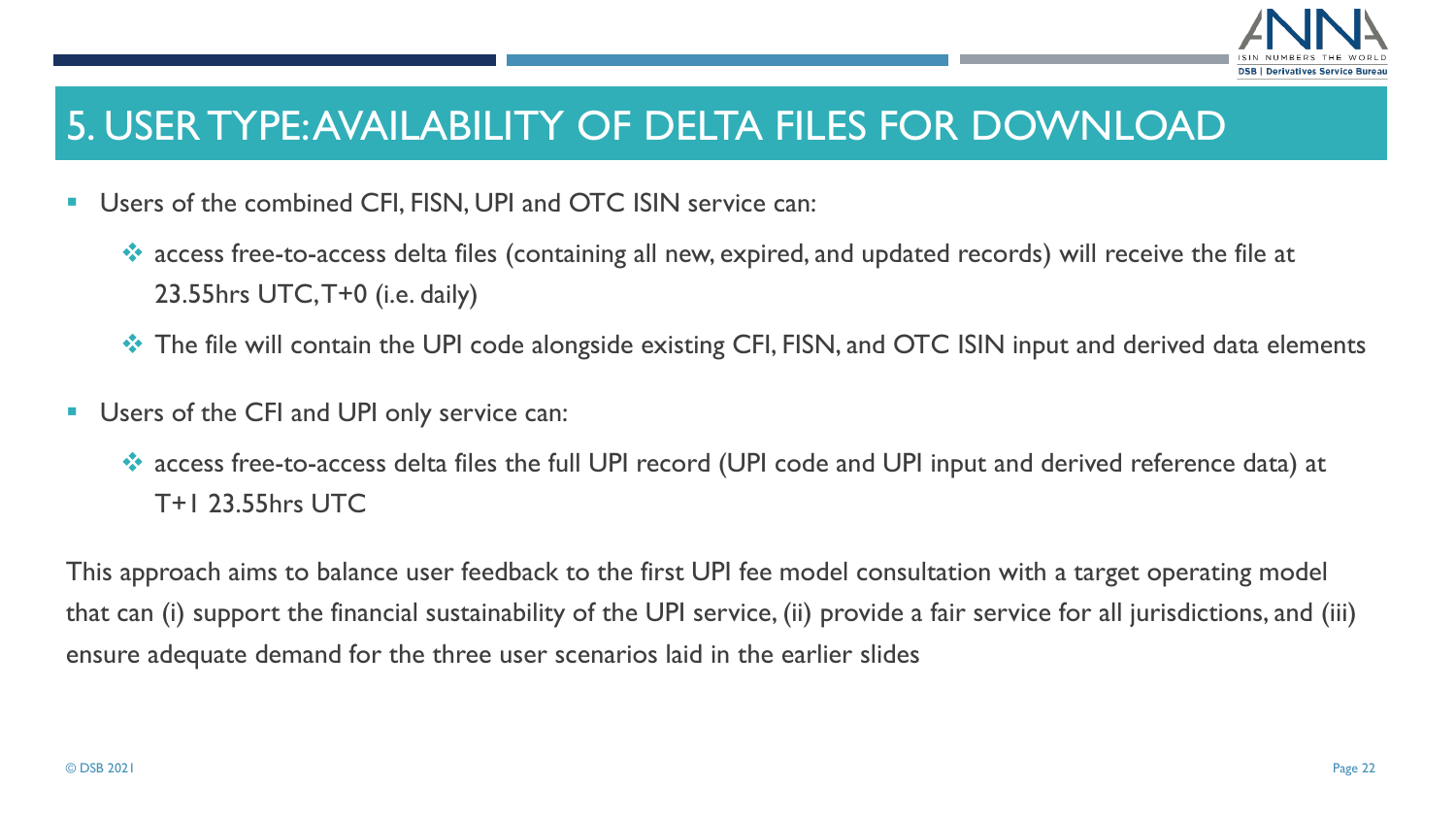

# 6. USER NUMBER ESTIMATES

Estimated number of organizations that might seek access to the DSB following launch of the UPI service. Expectations are based on regulatory surveys, informal market discussions and industry consultation

- **Lower threshold estimates:** 
	- ❖ 500 organizations representing 3.5k legal entities expected to **pay to connect programmatically** to create and/or search for UPI records
	- ❖ 2,500 organizations representing 16k legal entities expected to **pay to connect manually** to create UPI records
	- ❖ 17,000 organizations representing 115k legal entities expected to **connect free of cost** to search for and/or download UPI records
- Upper threshold estimates:
	- ❖ 12,000 organizations representing 80.5k legal entities expected to **pay to connect programmatically**
	- ❖ 8,000 organizations representing 53k legal entities expected to **pay to connect manually**
	- ❖ 20,000 organizations representing 133.5k legal entities expected to **connect free of cost**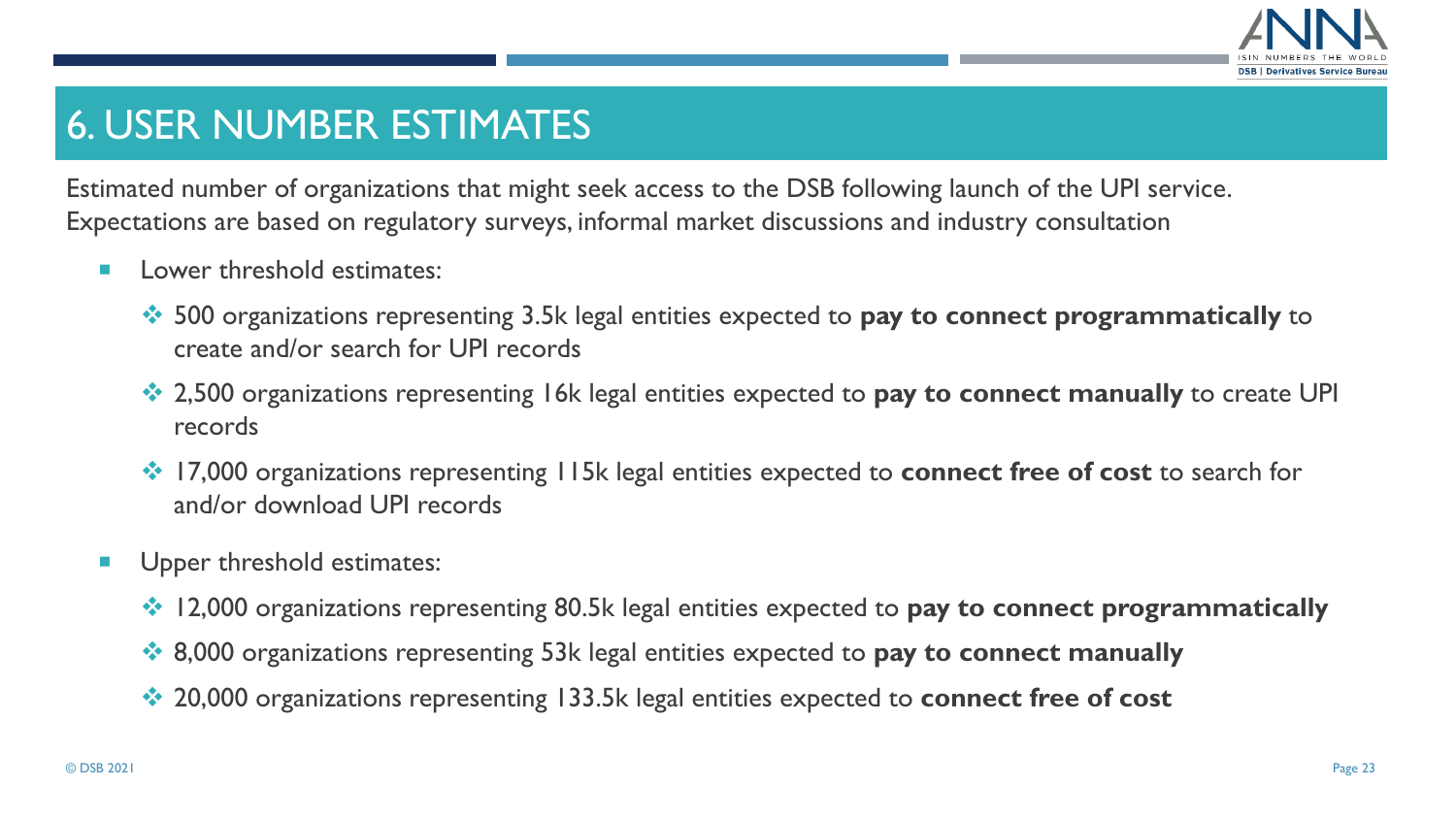

# 7. FEE MODEL DETERMINATION EXAMPLE

- **UPI** annual user fees will be charged on a cost recovery basis.
- Fee model variables are proposed to be used to determine the user fee per user type. Based on the existing DSB fee model structure, the variables to calculate the user fees will comprise the UPI Total Estimate Cost and user numbers per fee paying user type.
- Based on the proposed model, the higher the number of users, the lower the fee per user.
- In order to determine the annual fees, the first element is to set the Infrequent User fee as a fixed amount. The rationale for a fixed fee that it is high enough not to disadvantage those Standard or Power Users but low enough to be acceptable to Infrequent and small volume UPI creators.
- Following determination of the Infrequent User fee, the Power and Standard User fees are calculated. The Power User fee is proposed to be three times greater than the Standard User fee which is consistent with the existing OTC ISIN service provision, based on the respective functionality and connectivity.
- As with the existing OTC ISIN service fee model, the Standard Users fee is set to reflect the fact that such users are substantially cheaper for the DSB to support as the lack of a programmatic interface results in lower data throughput as well as lower infrastructure requirements.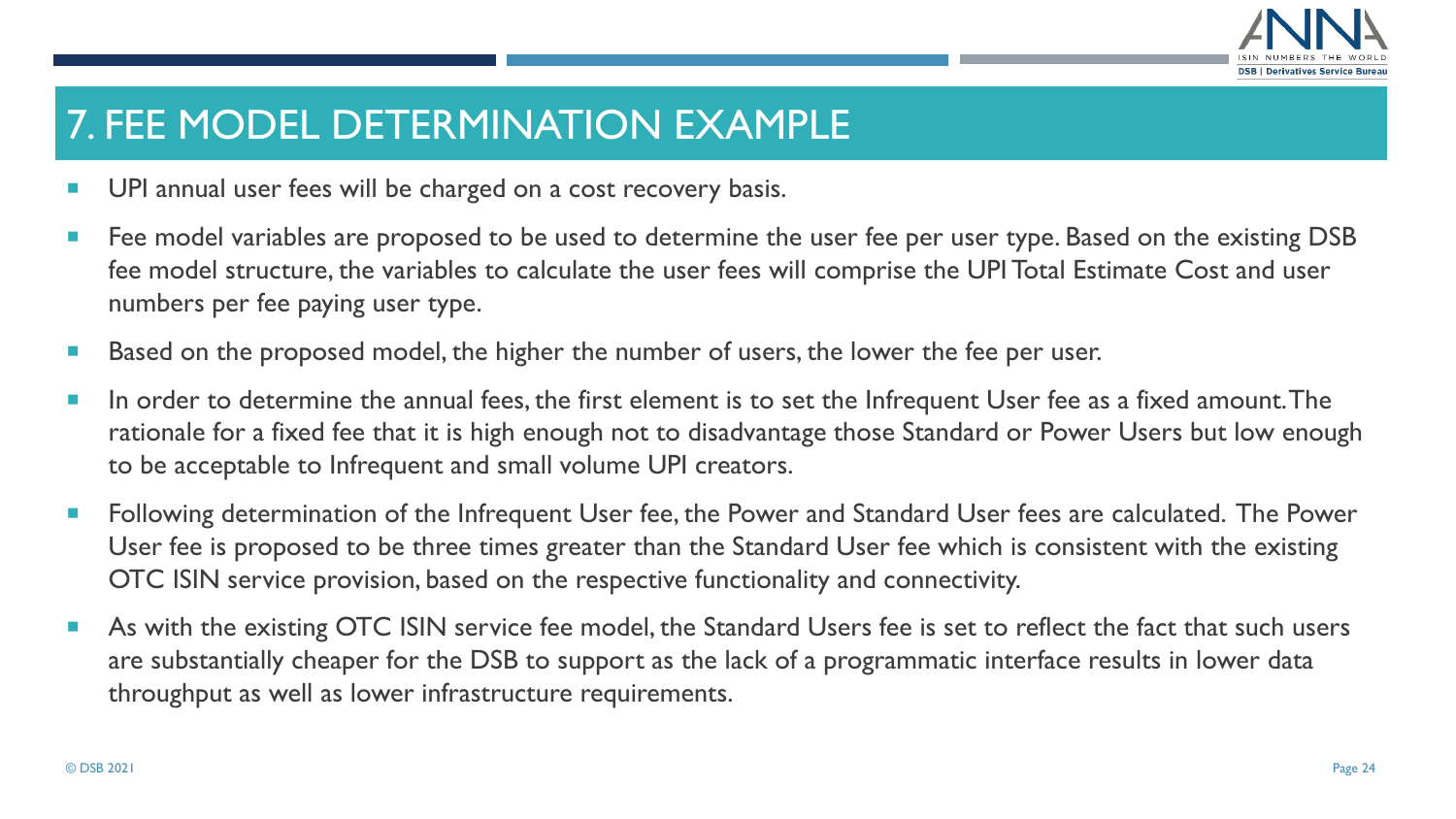

### 7. FEE MODEL DETERMINATION EXAMPLE

Example as used in the second Fee Model Consultation Paper\* , based on **3,000 fee paying users** -

| <b>Fee Model Variable</b>         | <b>Value</b> | <b>Example Annual Fee</b> |
|-----------------------------------|--------------|---------------------------|
| <b>UPI Total Estimate Cost</b>    | €8.3m        |                           |
| <b>Number of Infrequent Users</b> | 900          | $\epsilon$   35           |
| <b>Number of Standard Users</b>   | 300          | €1,450                    |
| <b>Number of Power Users</b>      | 1,800        | €4,300                    |

#### Example based on **300 fee paying users** -

| <b>Fee Model Variable</b>         | <b>Value</b> | <b>Example Annual Fee</b> |
|-----------------------------------|--------------|---------------------------|
| <b>UPI Total Estimate Cost</b>    | €6.5m        |                           |
| <b>Number of Infrequent Users</b> | 90           | €150                      |
| <b>Number of Standard Users</b>   | 30           | € $\overline{11,400}$     |
| <b>Number of Power Users</b>      | 180          | €34,000                   |

- **Example figures are illustrative** *only.*
- *Final UPI annual fee determination is contingent on actual user numbers and UPI Total Estimated Cost once known.*
- *\*Excludes Search Only API as demand currently unknown*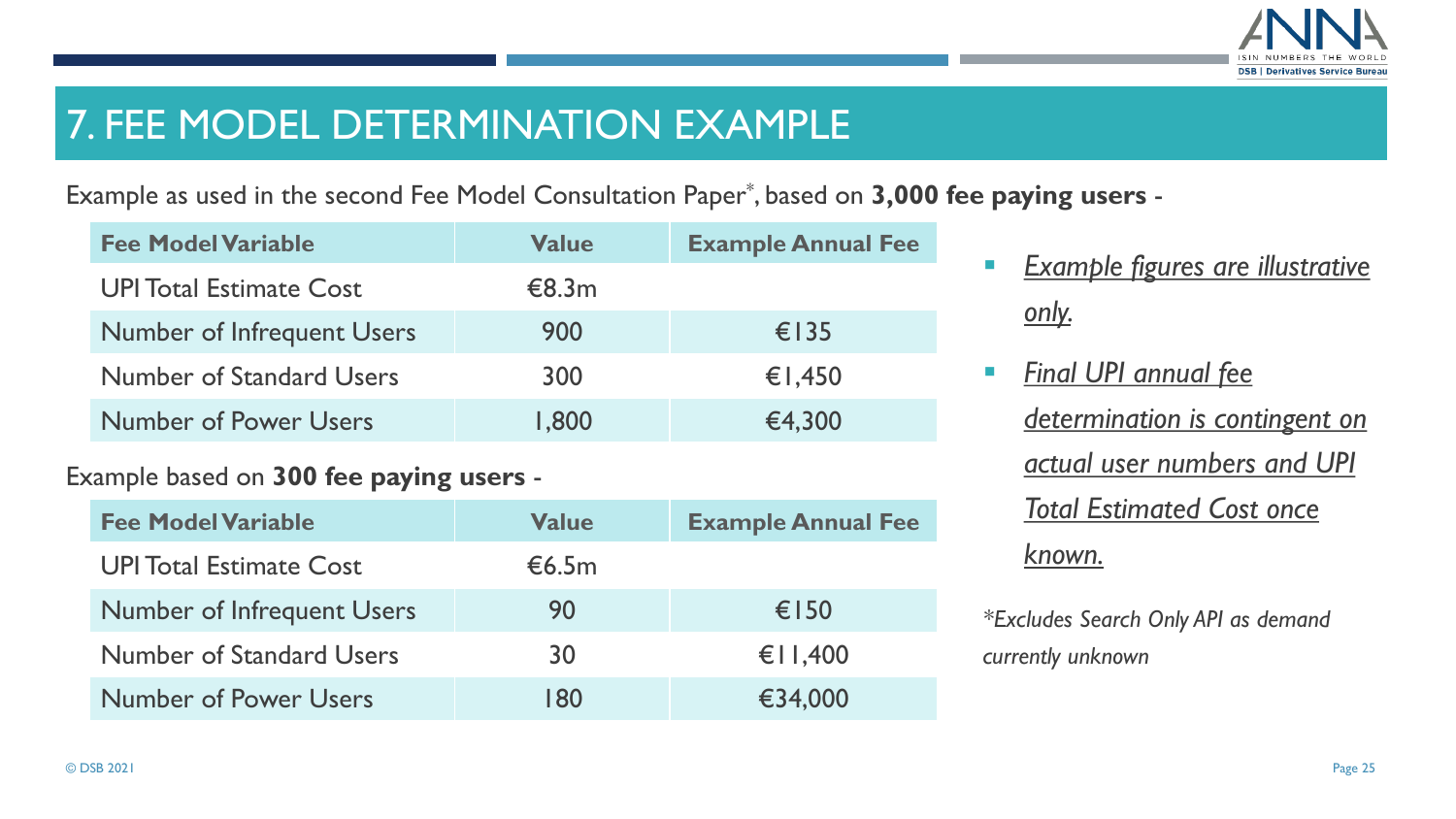

### 8. HOW TO BECOME A DSB UPI OR UPI + OTC ISIN USER

- 1. Determine which of the service models you require
- 2. Determine the user type that will be applicable to you
- 3. Users needing the UPI (via the UPI only and UPI + OTC ISIN combined service) will need to complete legal and technical onboarding activities via a DSB on-boarding portal
- 4. Users should note that:
	- a) It is proposed that all UPI creators and API users will sign a common User Agreement, which will automatically roll (subject to a termination provision) at the end of each Gregorian calendar year, subject to industry feedback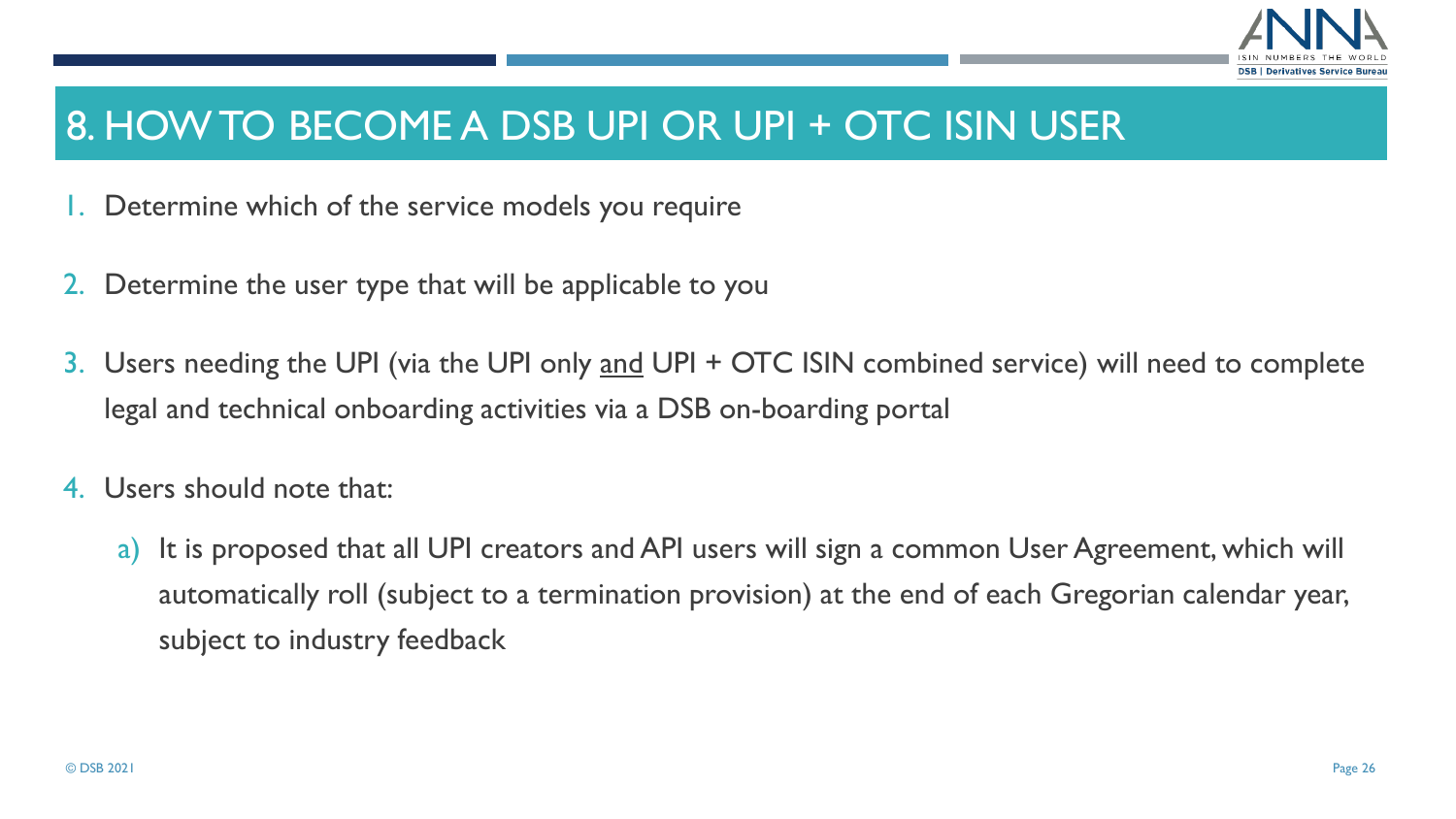

### 8. HOW TO BECOME A DSB UPI OR UPI + OTC ISIN USER

- c) Users joining the service at the time of UPI launch (in July 2022) will have an initial UPI User Agreement that is shorter than the standard 12-month period expected to apply in subsequent years, in order to align all subsequent User Agreements (UA) with the Gregorian calendar year. This is expected to result in a pro-rata initial fee to allow for the shorter duration
- d) Service fees will be payable in advance in keeping with the existing operating model to ensure effective support of the UPI service. This advanced annual commitment offers the DSB more clarity in aligning fee levels with cost recovery whilst ensuring the economic sustainability of the UPI service with establishment of financial reserves, and for users, it provides improved ability to forecast their costs for utilising UPI services.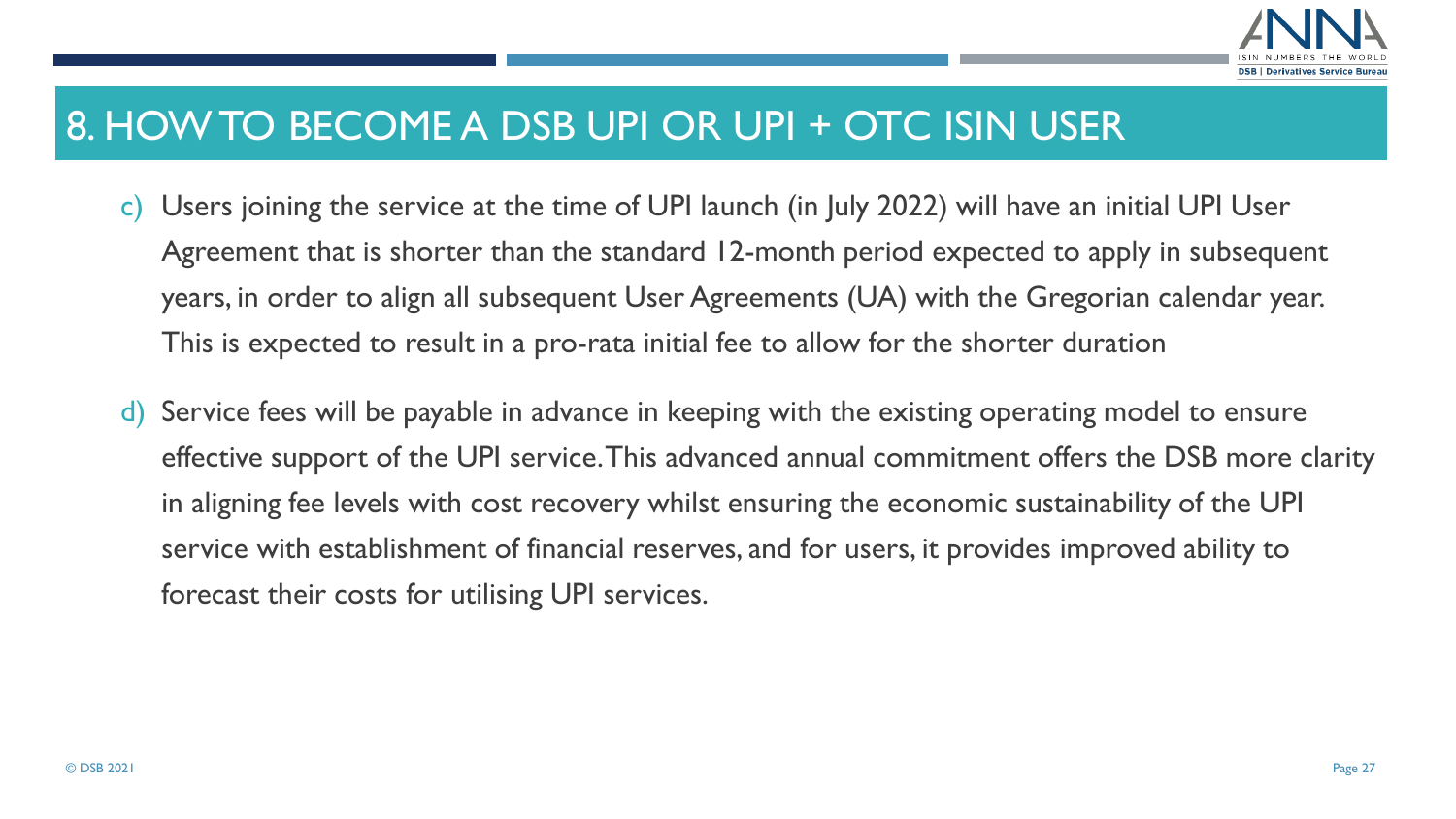

# 9. UPI AVAILABILITY TIMELINE

| #                       | <b>DSB's UPI Implementation Milestones</b>                                                                           | Date(s)                                  |
|-------------------------|----------------------------------------------------------------------------------------------------------------------|------------------------------------------|
|                         | 1 <sup>st</sup> UPI Fee Model Consultation period                                                                    | $11^{th}$ Jan – $5^{th}$ Mar 2021        |
| 2 <sup>2</sup>          | List of Product Templates published for user information                                                             | 30th Apr 2021                            |
| $\overline{\mathbf{3}}$ | Draft API and Connectivity Specifications (rules of engagement) published                                            | 30th Apr 2021                            |
| $\overline{\mathbf{4}}$ | 2 <sup>nd</sup> UPI Fee Model Consultation paper published                                                           | $10^{th}$ May - 9 <sup>th</sup> Jul 2021 |
| 5                       | Final API and Connectivity Specifications (rules of engagement) + draft UPI Product Template documentation published | 30th Jun 2021                            |
| $\boldsymbol{6}$        | Industry Feedback window closes for 2 <sup>nd</sup> UPI Fee Model Consultation                                       | 9th Jul 2021                             |
| 7                       | Responses to the 2 <sup>nd</sup> UPI Fee Model Consultation published                                                | By 30th July 2021                        |
| 8                       | UPI Fee Model Consultation Final Report published                                                                    | 27th Sep 2021                            |
| 9                       | UPI Product Templates finalized and published (provisional date)                                                     | 30th Nov 2021                            |
| $\blacksquare$          | UPI Legal Terms and Conditions Consultation (dates to be confirmed)                                                  | Q4 2021                                  |
| Ш                       | Legal Consultation Conclusions published (date to be confirmed)                                                      | QI 2022                                  |
| $\overline{12}$         | Internal DSB Quality Assurance Testing of UPI Platform (date to be confirmed)                                        | QI 2022                                  |
| $\overline{13}$         | UPI User Acceptance and Integration Testing Commences + User on-boarding commences (date to be confirmed)            | End Q1 2022                              |
| 4                       | UPI Production system available – live UPIs can be created and searched (date to be confirmed)                       | <b>July 2022</b>                         |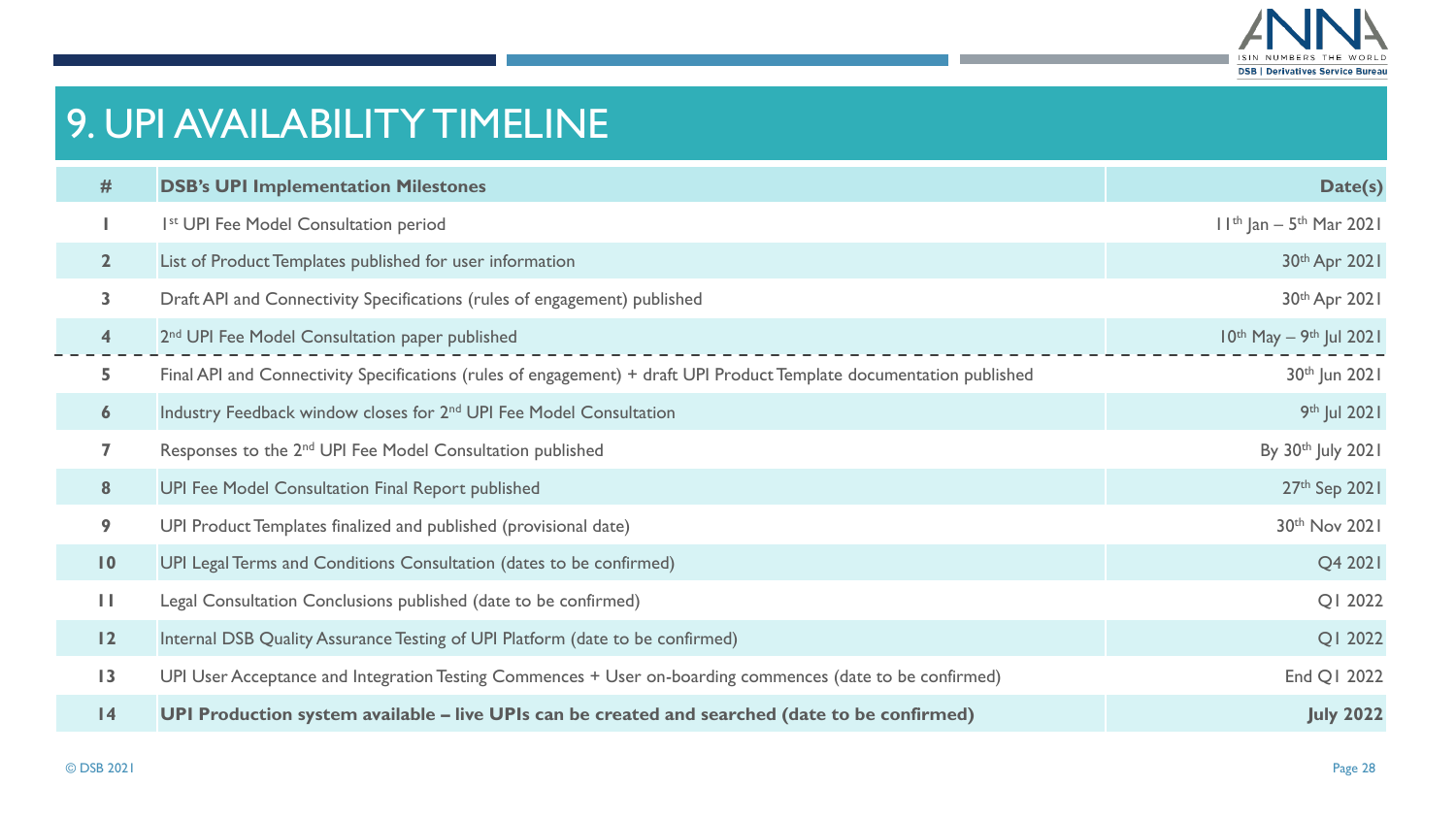

### 10. FURTHER INFORMATION

- Unique Product Identifier (UPI) latest information:<https://www.anna-dsb.com/upi/>
- UPI Timeline:<https://www.anna-dsb.com/upi-implementation-timeline/>
- About the DSB Product Committee:<https://www.anna-dsb.com/product-committee/>
- [About the DSB Technology Advisory Committee: https://www.anna-dsb.com/technology-advisory](https://www.anna-dsb.com/technology-advisory-committee/)committee/
- UPI Fee Model Consultation:<https://www.anna-dsb.com/upi-fee-model-consultation-2021/>
- **Contact: [otc.data@anna-dsb.com](mailto:otc.data@anna-dsb.com)**